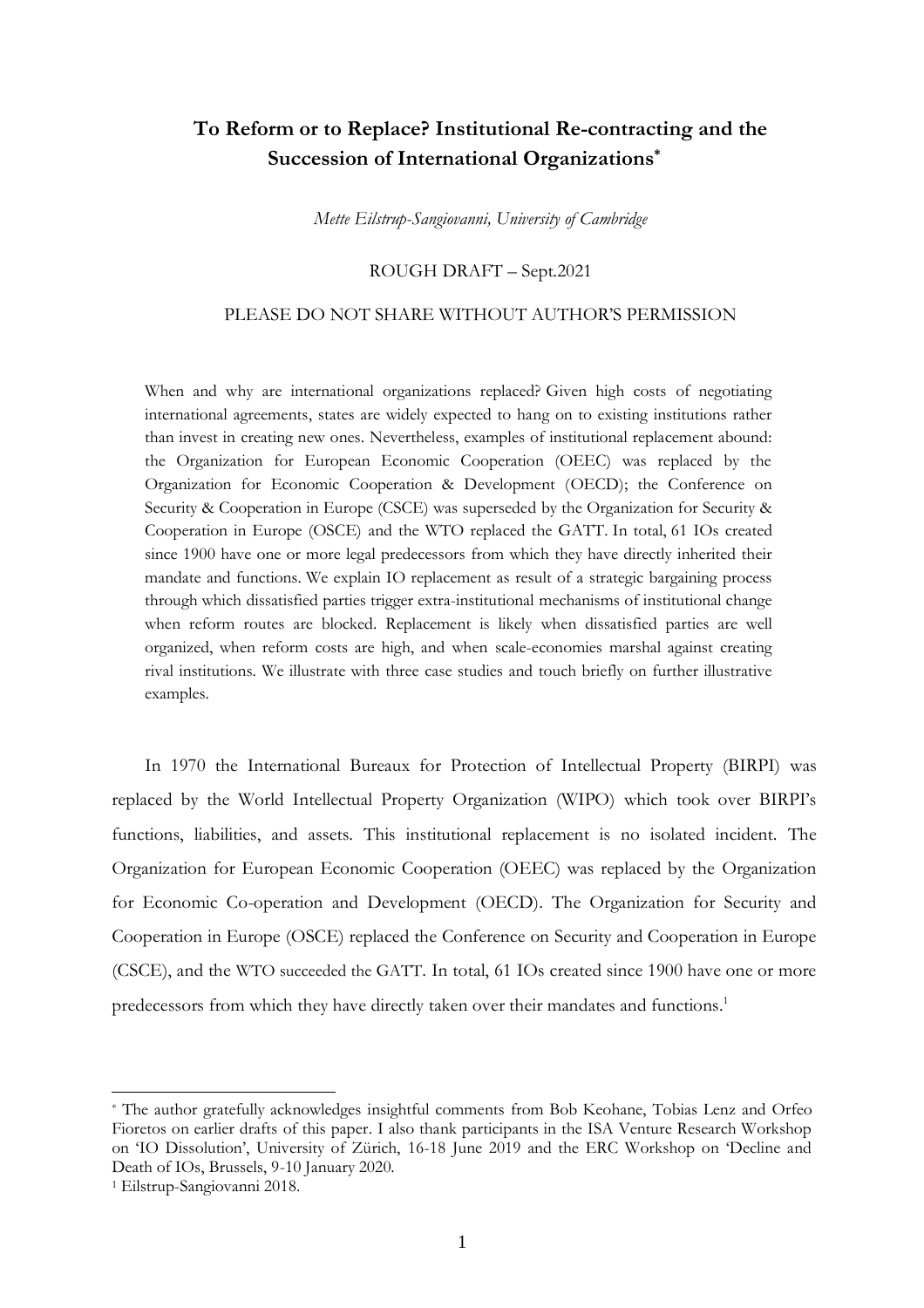IO replacements are *a prio*ri puzzling. A large literature theorizes international institutions as the products of "bargaining processes over rules and design that are far too costly to change drastically."<sup>2</sup> Scholars cite a combination of sunk costs,<sup>3</sup> increasing returns,<sup>4</sup> learning and coordination effects,<sup>5</sup> socialization mechanisms,<sup>6</sup> and bounded rationality<sup>7</sup> as reasons to expect inertia or, at most, *incremental* changes to the contractual foundations of international institutions. 8 To be sure, institutions may periodically be reformed to cope with new problems or accommodate power shifts among states, but the decision to replace an existing institution with a new one that fulfils a similar function is not generally foreseen in extant institutionalist scholarship.

When and why are IOs replaced? We explain institutional replacement as the result of a strategic bargaining process through which dissatisfied state parties seek to alter the status quo. Replacement is one among several bargaining strategies that dissatisfied states can pursue when institutional reform is blocked. Others include 'regime-shifting',<sup>9</sup> 'forum-shopping',<sup>10</sup> 'outside options', <sup>11</sup> and 'competitive regime creation'. <sup>12</sup> Unlike such strategies, replacement (also labelled institutional 'succession' by institutional lawyers) does not lead to multiple institutions with overlapping mandates, but cleanly wraps up an existing institution before unfolding a successor. We argue that institutional replacement is likely when i) an institution is subject to an unexpected exogenous shock that leaves a subset of members dissatisfied, ii) reform costs are high, iii) dissatisfied parties are well organized, and iv) scale economies marshal against the creation or use of parallel, competing institutions. Under such conditions, replacement can advance the interests of both traditionally powerful and traditionally weak players.

Our analysis advances existing theories of institutional bargaining and change in three directions. First, we advance recent work on regime shifting and competitive regime creation by pointing to an additional mechanism of institutional contestation: succession. Second, our

<sup>2</sup> Cotrell 2014:21.

<sup>3</sup> Stinchcombe 1965; Keohane 1984.

<sup>4</sup> Keohane 1984; North 1990; Stein 1990.

<sup>5</sup> Pierson 2000, North 1990.

<sup>6</sup> March and Olsen 1998; Barnett and Finnemore 2001.

<sup>7</sup> March and Olsen 1998; Jupille et al. 2013.

<sup>8</sup> North 1990; Fioretos 2017.

<sup>9</sup> Helfer 2004, 2009.

<sup>10</sup> Bush 2007.

<sup>11</sup> Voeten 2001; Vabulas and Snidal 2013; Lipscy 2015, 2017; Pratt 2017.

<sup>12</sup> Morse and Keohane 2014; Urpelainen and van de Graff 2014; Jupille et al. 2013; Vabulas and Snidal 2016.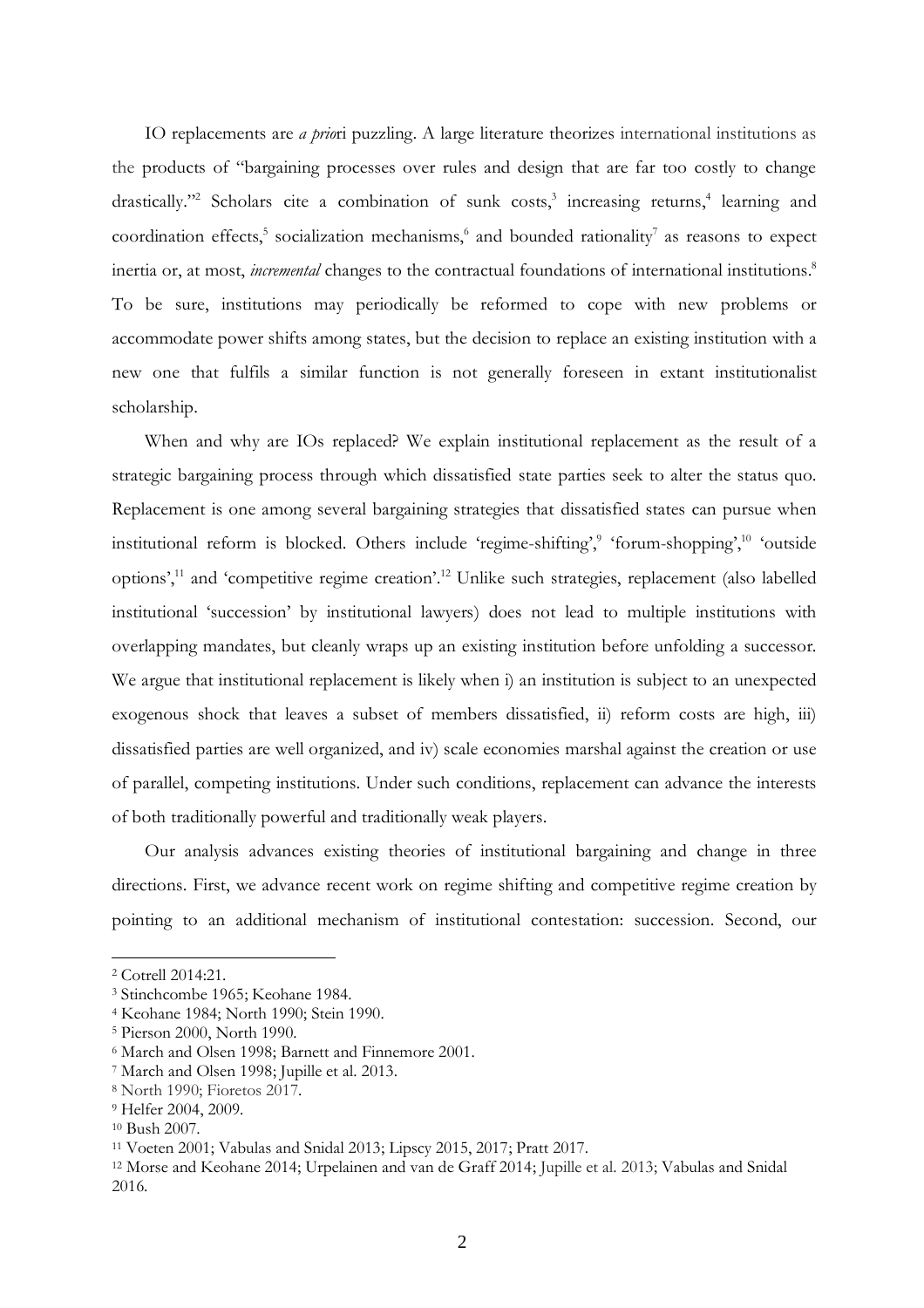analysis contributes to understandings of institutional path-dependence by identifying mechanisms through which seemingly entrenched institutional equilibria can be unraveled through extra-institutional bargaining mechanisms. Third, by highlighting numerous cases of institutional replacement which have been either overlooked in extant scholarship or treated as generic cases of reform without attention to the distinctive process through which institutional change is achieved in these cases, we generate new theoretical and empirical insights into dynamics of institutional change.

This paper is organized as follows. Section 1 defines the concepts central to our analysis. Section 2 outlines a theory of institutional replacement focused on exogenous shocks, reform costs, and relative capacity for organizing by institutional challengers and defenders. Section 3 illustrates our theory through three case studies: the replacement of the International Sugar Council in 1967, the replacement of the OEEC in 1969, and the substitution of the International Vine & Wine Office in 2001. These cases are explicitly selected because they display the main dependent outcome of interest: institutional succession. However—like most IOs—all three organizations have also seen periods of continuity and reform prior to replacement. Each case thus features significant within-case variation in dependent outcomes. In conclusion, we seek to generalize from these cases through a preliminary discussion of other cases of institutional succession and institutional change more broadly.

## **I. Definitions**

Institutional succession occurs when an international institution is formally dissolved and replaced by a successor that takes over its main functions, assets, and liabilities.<sup>13</sup> As a legal act, succession implies the substitution of *formal* international institutions, founded by international charter or treaty. Since such institutions are generally endowed with organizational apparatus, succession thus implies the substitution of formal intergovernmental organizations (FIGOs).

Two important distinctions follow from this definition. First, institutional replacement qua succession must be clearly distinguished from instances in which deeply embedded norms and practices lose their prescriptive status and are replaced by new norms. Such cases have been the focus of previous studies centered on how normative de-legitimation may trigger institutional

<sup>13</sup> Schermers and Blokker 2003:145.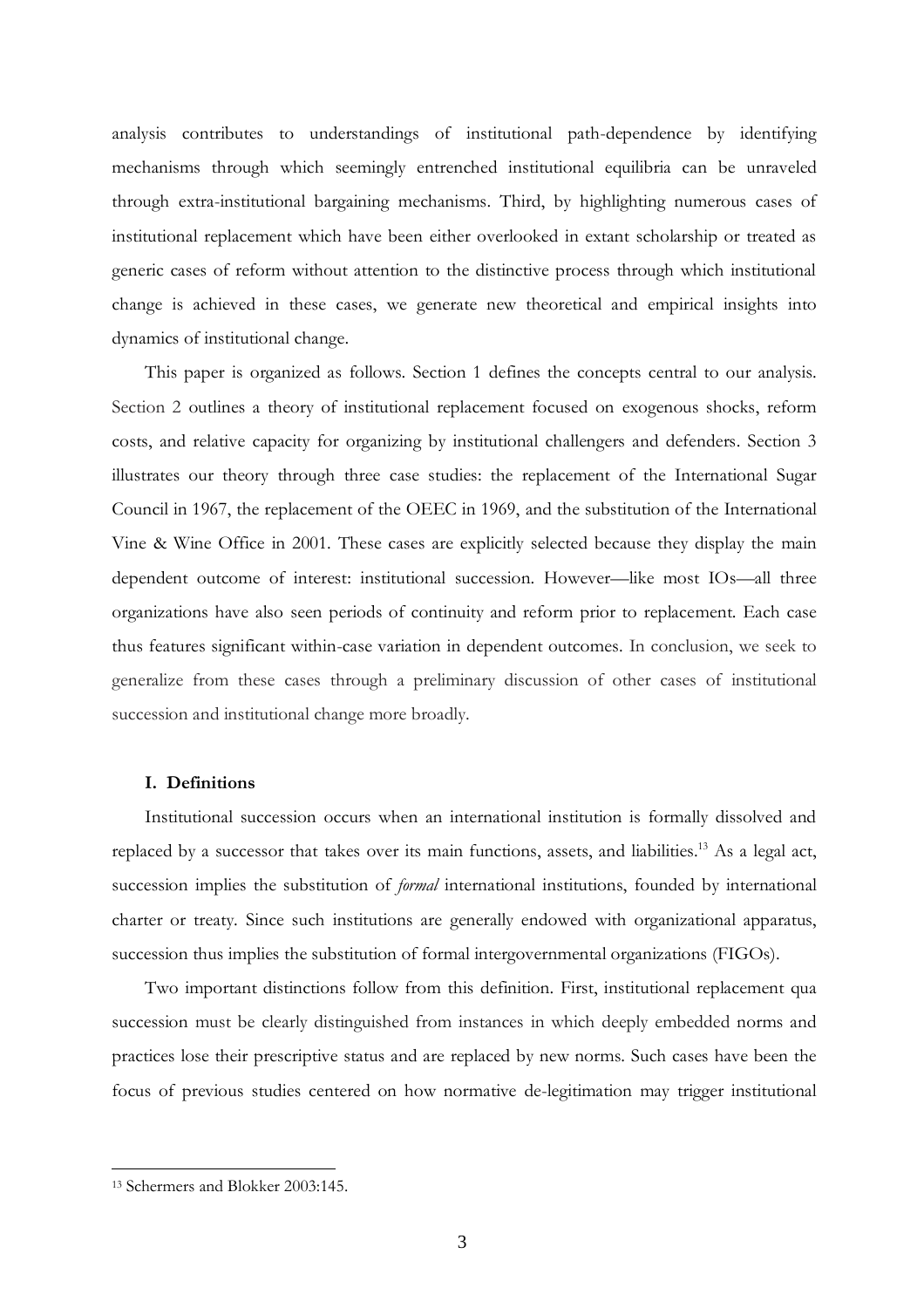change.<sup>14</sup> As defined in this article, institutional replacement refers narrowly to *de jure* substitution of *formal* IO, not to *de facto* substitution of *informal* rules, norms, or conventions. Second, institutional successions must be distinguished from scenarios in which an incumbent IO is unofficially superseded by another organization that fulfils a similar purpose.<sup>15</sup> For example, the creation of the Union of African States in 1963 resulted in the gradual disuse of the Conference of Independent African States. <sup>16</sup> Since there was no legal transfer of mandate or functions between the two organizations, this is not a case of succession but rather of general institutional rivalry resulting in the gradual demise of one IO and the eventual assimilation of its functions by another.

When successful, succession may deliver sweeping institutional changes that go far beyond what could be achieved through reform. The replacement of the GATT by the WTO on 1 January 1995 is such an instance. But whilst succession entails institutional change *by definition,* sweeping change is not a necessary feature of succession. Rather than representing varying degrees of departure from the status quo, the difference between reform and succession boils down to the *process* through which change is enacted. IO founding treaties generally grant all state parties the right to participate in negotiating and approving treaty amendments.<sup>17</sup> Reform is thus an inclusive process, typically requiring some form of (super)majority or even unanimous approval. By contrast, succession—as an extra-institutional strategy—can be initiated by a subgroup of members who can subsequently present a new agreement as a 'take-it-or-leave-it' deal to others.

#### **II. Theorizing Institutional Replacement**

Why do states (sometimes) dissolve existing IOs only to replace them with new organizations that fulfil a similar purpose? Under what conditions are IOs likely to be replaced? Existing literature offers limited insights on these questions. <sup>18</sup> Institutionalist scholars of all

<sup>14</sup> Panke and Peterson 2012, Cottrell 2009, 2014.

<sup>15</sup> Schermers and Blokker 2003.

<sup>16</sup> Wessels 2011.

<sup>17</sup> Article 40(2) of the 1969 Vienna Convention on the Law of treaties provides that "any proposal to amend a multilateral treaty […] must be notified to all the contracting states, each one of which shall have the right to take part in (a) the decision as to the action to be taken…(b) the negotiation and conclusion of any agreement on amendment. See Klabbers 2002.

<sup>&</sup>lt;sup>18</sup> An exception is Cottrell (2009, 2014) who theorizes informal replacement of international security institutions as result of legitimacy challenges. Previous studies have explained the GATT's replacement by the WTO as the result of a strategic bargaining sequence. E.g., Gruber 2000, Steinberg 2002, Helfer 2004,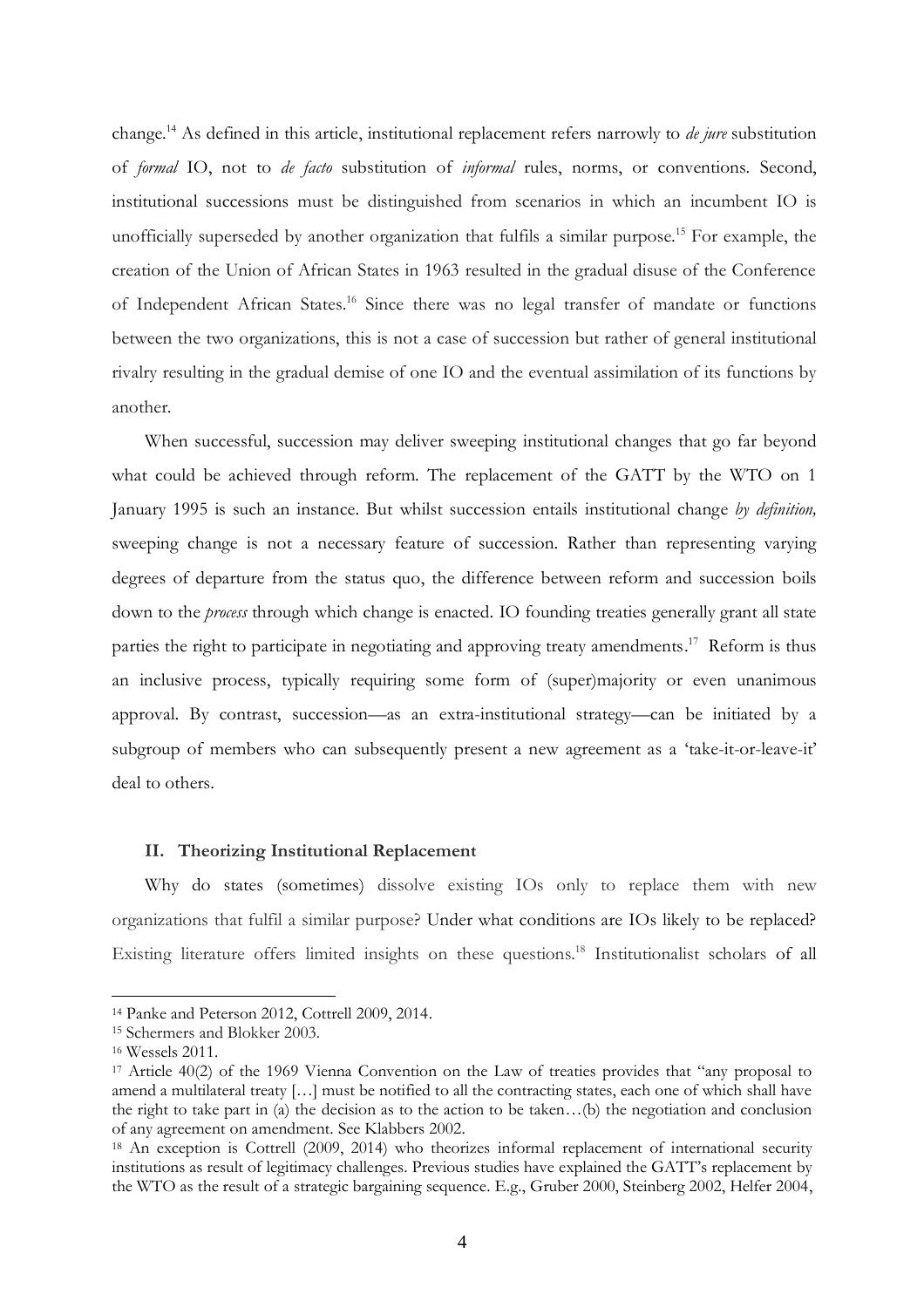stripes have cited high costs of institution building, self-reinforcing 'lock-in' mechanisms and cognitive biases to ground the expectation that states prefer to "stick with the institutional devil they know" rather than embark on new and uncertain cooperative ventures.<sup>19</sup> Recently, scholars have begun to theorize institutional choice under conditions of 'institutional complexity', when multiple separate but partially overlapping institutions exist in an issue-area. For example, Jupille, Mattli and Snidal (2013) introduce a taxonomy of institutional choice focused on the alternatives of 'usage' of an existing focal institution, 'selection' of an existing alternative institution, 'change' via reform, and 'creation' of a novel institution. Given bounded rationality and risk-aversion they argue that 'usage' is always the default choice, whereas states will engage in institutional creation "only when all other options are exhausted".<sup>20</sup> Other recent studies have honed in on the conditions under which states transfer activities from one institution to another, <sup>21</sup> or create de novo institutions to challenge the status quo.<sup>22</sup> Unlike such strategies which may cause previously integrated legal regimes to 'fragment' into overlapping, rival institutions, <sup>23</sup> our focus is on instances in which an existing IO is directly replaced by a successor that has been created for the explicit purpose of supplanting the incumbent. Given the high transactions costs, risk and uncertainty associated with creating new international institutions, such cases demand further analysis.

#### **2.1. Three Bargaining Strategies**

Succession is one of several bargaining strategies that aggrieved parties can use to alter the status quo. Other strategies include reform, regime-shifting and competitive regime creation. These strategies are all *institutional* in the sense that they aim to permanently alter payoff distributions from cooperation. As such they differ from the day-to-day decision-making that governs standard rulemaking and compliance within IOs. Our question is under what circumstances each of these strategies will prevail over the status quo, and who initiates change.

Our starting point is an IO that is hit by an exogenous shock which leaves a subset of members dissatisfied. This shock must be unexpected in the sense that it could not have been

Jupille et al. 2013). However, they have generally failed to recognize this case as a specific instance of a broader phenomenon of institutional succession.

<sup>19</sup> Jupille et al. 2013. See also Fioretos 2017.

<sup>20</sup> Jupille et al. 2013:7, 39.

<sup>21</sup> Helfer 2004; Urpelainen and van de Graaf 2014.

<sup>22</sup> Morse and Keohane 2014:387; Vabulas and Snidal 2017; Pratt 2019.

<sup>23</sup> Benvinisti and Downs 2007; Alter and Meunier 2009.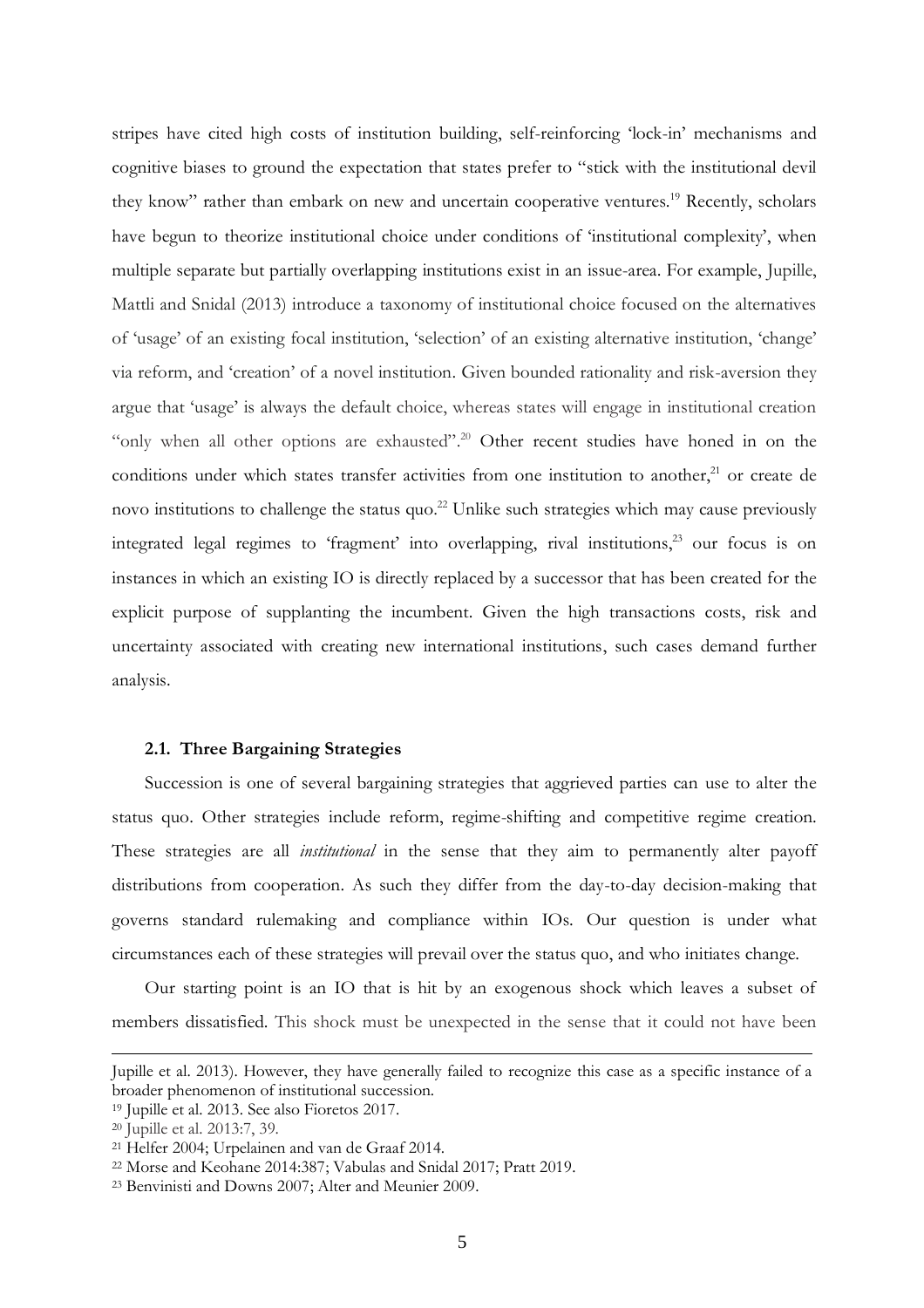foreseen and accommodated through ex-ante flexibility mechanisms such as limited duration or escape clauses. <sup>24</sup> The shock must also be *asymmetrical*. One could imagine an exogenous shock that affected all member states similarly, leading to unanimous demand for institutional change. In this case, amending the institution in the desired direction should be relatively easy. By contrast, when dissatisfaction is limited to subgroup, party states effectively divide into institutional 'challengers' who desire change and 'defenders' who prefer the status quo to the changes demanded by challengers.<sup>25</sup>

In the wake of an exogenous shock, dissatisfied challengers face four choices. They can either accept the new status quo ('stasis'), demand reform ('reform'), transfer cooperation to an alternative venue, whether pre-existing or new ('shifting'), or charter a successor institution ('succession'). As we illustrate in a moment, each option is subject to different costs and constraints. Regime-shifting incurs inefficiencies through lost cooperation gains. Both reform and succession are also inefficient although in different ways. Reform is vulnerable to veto players and may involve high transaction costs. Succession, by moving negotiations outside an extant institution, bypasses veto players. However, succession suffers from scale diseconomies, while reform does not. Therefore, depending on which shortcoming prevails, we find that reform will be preferred to succession or vice versa.

## *i. Reform*

Whenever an institution is broken by an exogenous shock, one remedy is to reform it. Compared to other strategies of institutional renegotiation (e.g., competitive regime creation or succession), a reform process has the benefit of taking an existing institutional treaty as a blueprint and using an existing forum to convene state parties, thereby reducing transaction costs. <sup>26</sup> Nevertheless, institutional reform processes often entail significant costs relating, *inter alia*, to information-gathering, diplomacy, formal negotiation and re-drafting of treaty documents, and, in some cases, domestic ratification.

Reform costs are partly a function of the internal rules governing treaty amendments.<sup>27</sup> Some institutions provide for considerable flexibility in the reform process, permitting any member to

<sup>24</sup> Rosendorf and Milner 2001; Koremenos 2001.

<sup>25</sup> Morse and Keohane 2014; Pierson 2004:62, Colgan et al. 2012

<sup>26</sup> Koremenos 2001.

<sup>27</sup> Lipscy 2017:34-7; Shepsle and Weingast 1987.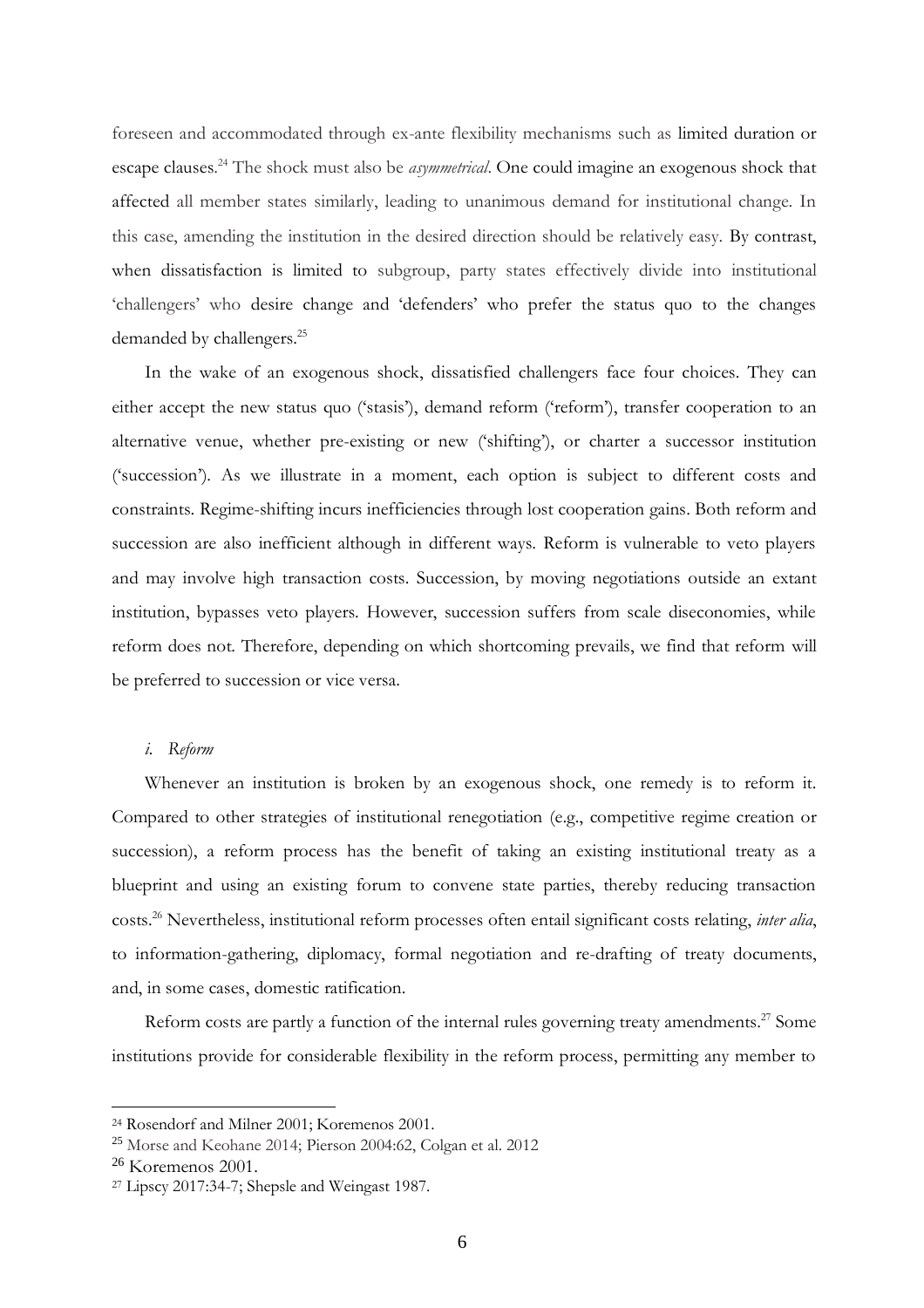table a reform proposal, and allowing a simple majority to adopt amendments, meaning that holdouts can be more easily bypassed. Others set the bar higher, requiring a supermajority to even place a proposal on the agenda and unanimous consent to adopt any changes.

Another transaction cost stems from the potential for delay. IO constitutions rarely set a time limit for the acceptance of treaty amendments. As international lawyers lament, this leaves entry into force to the mercy of the least keen reformers—often resulting in considerable delays and uncertainty.<sup>28</sup> For example, the first amendment to the International Civil Aviation Organization (ICAO) took 14 years to enter into force. The Additional Protocol to the NPP's Safeguards Agreements (INFCIRC/540) agreed in 1997 has yet to be brought into force by many state parties, with resulting reductions in collective benefits.

Although it is common to model the limits of reform by means of a transaction cost,<sup>29</sup> this arguably misrepresents as a deadweight loss what is really a redistributive issue. Reform typically fails, when it does, not because it destroys value, but because veto players demand excessive rents. The difficulty and cost of reform is therefore in some measure a function of the degree to which states' preferences diverge (and hence endogenous). Internal rules governing institutional reform thus interact with preference heterogeneity to affect the prospects for reform: (i) the more restrictive the rules, the higher the cost of reform; and (ii) the greater the distance between the ideal points of institutional challengers and defenders, the more costly it is for either side to satisfy the other's demands under any given decision rule.

## **Table 1: Reform Costs**

Distributive Conflict

Decision constraints

|      | $L$ ow      | High        |
|------|-------------|-------------|
|      | Low         | Medium cost |
| Low  | reform cost |             |
|      |             |             |
| High | Medium      | High cost   |
|      | cost        |             |

*ii. Shifting*

<sup>28</sup> Frowein 1998, Yee 2000:185-6, Klabbers 2002.

<sup>29</sup> See e.g. Lipscy 2017.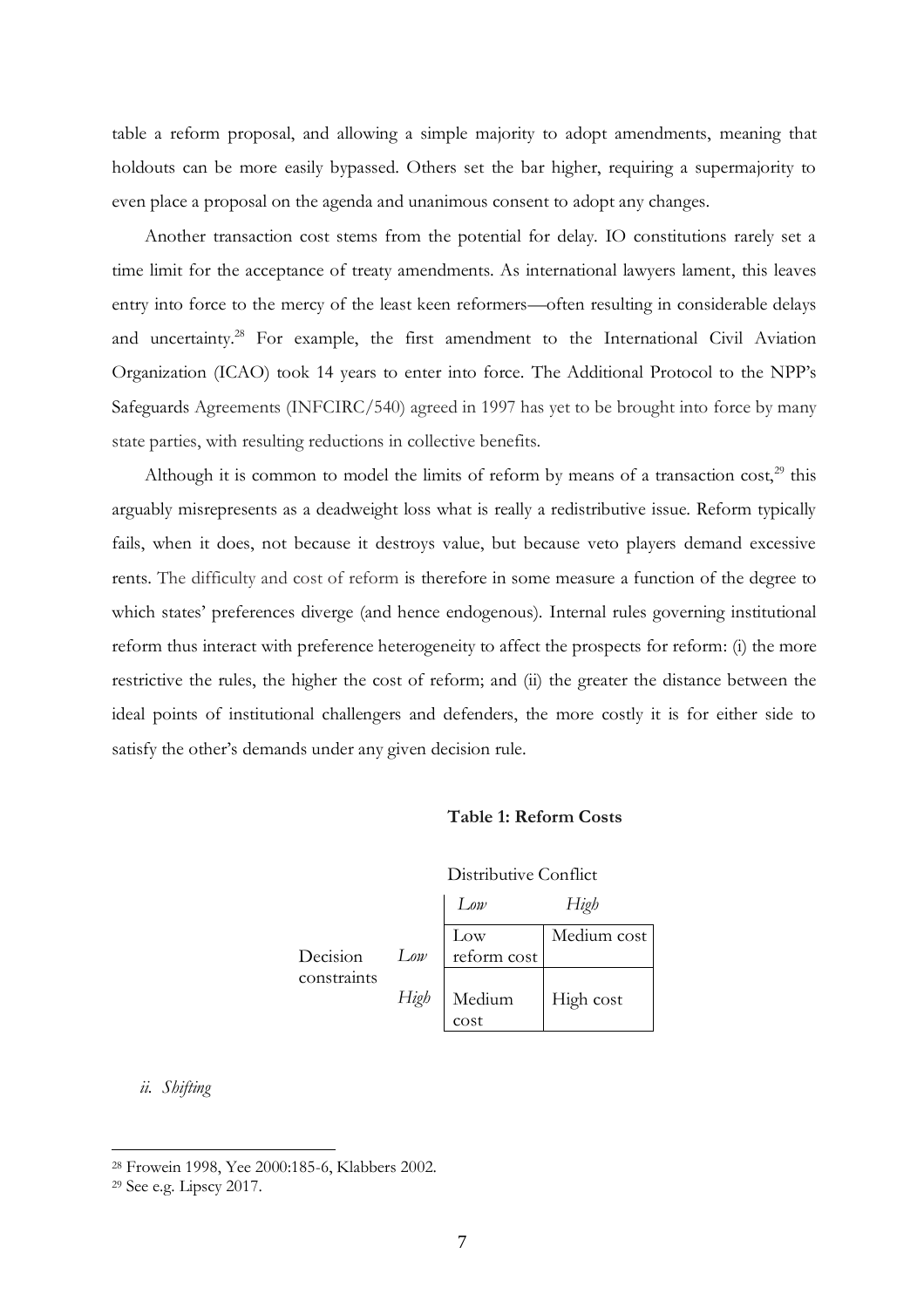The term 'regime-shifting' was coined by Laurence Helfer (2009:42) who argued that shifting deliberations from one existing institution to another with a more favourable mandate or decision rules can serve to "decrease the clarity of international law" and introduce strategic inconsistencies which loosen the compliance pull of existing agreements. Imprecision and inconsistencies, although legal, de facto mean the suspension—in whole or in part—of the initial agreement. While regime-shifting can serve to reduce cooperation costs for some states, it can also be used to impose cost on partners to spur renegotiation.<sup>30</sup>

Next to regime-shifting, another strategy of contestation is 'competitive regime creation'; when a coalition of dissatisfied states creates a new institution that more closely represents its interests in order to challenge the status quo. <sup>31</sup> Since regime-shifting utilizes a pre-existing institution, whereas competitive regime creation does not, the two strategies incur different bargaining and transaction costs. However, their effect on a status quo institution is similar. All noncompliance—whether in the form of rule violations or exit—withholds benefits of cooperation from other states and can therefore be used to build pressure for renegotiation.<sup>32</sup> Importantly, insofar as multilateral institutions exist to solve collective action problems that states cannot effectively address alone, both strategies of 'shifting' also erode collective payoffs from cooperation. <sup>33</sup> Given network effects or scale-economies (which exist in many areas of international cooperation), two coalitions cooperating on the same issue but abiding by different rules could theoretically both be made better off through some form of institutional 'accommodation' aimed to reduce rule inconsistencies and harness economies-of-scale. While regime-shifting and competitive regime creation incur different bargaining costs, both strategies are therefore suffer from 'inconsistency costs' in the form of lost cooperation gains. Unlike previous models,<sup>34</sup> we therefore do not treat competitive regime creation as a separate strategy to regime-shifting, but rather as a *costly instance* of regime-shifting.

#### *iii. Succession: The King is Dead, Long Live the King!*

Succession has one clear advantage compared to 'institution-shifting': by *replacing* rather than duplicating a status quo institution, succession avoids inconsistency costs. Succession also has a

<sup>30</sup> Meyer 2010.

<sup>31</sup> Morse and Keohane 2014

<sup>32</sup> Opcit.

<sup>33</sup> Verdier 2020. See also Alter and Raustialla 2018; Faude and Parizek 2019.

<sup>34</sup> E.g., Jupille et al. 2013; Morse and Keohane 2014, Urpelainen and van de Graff.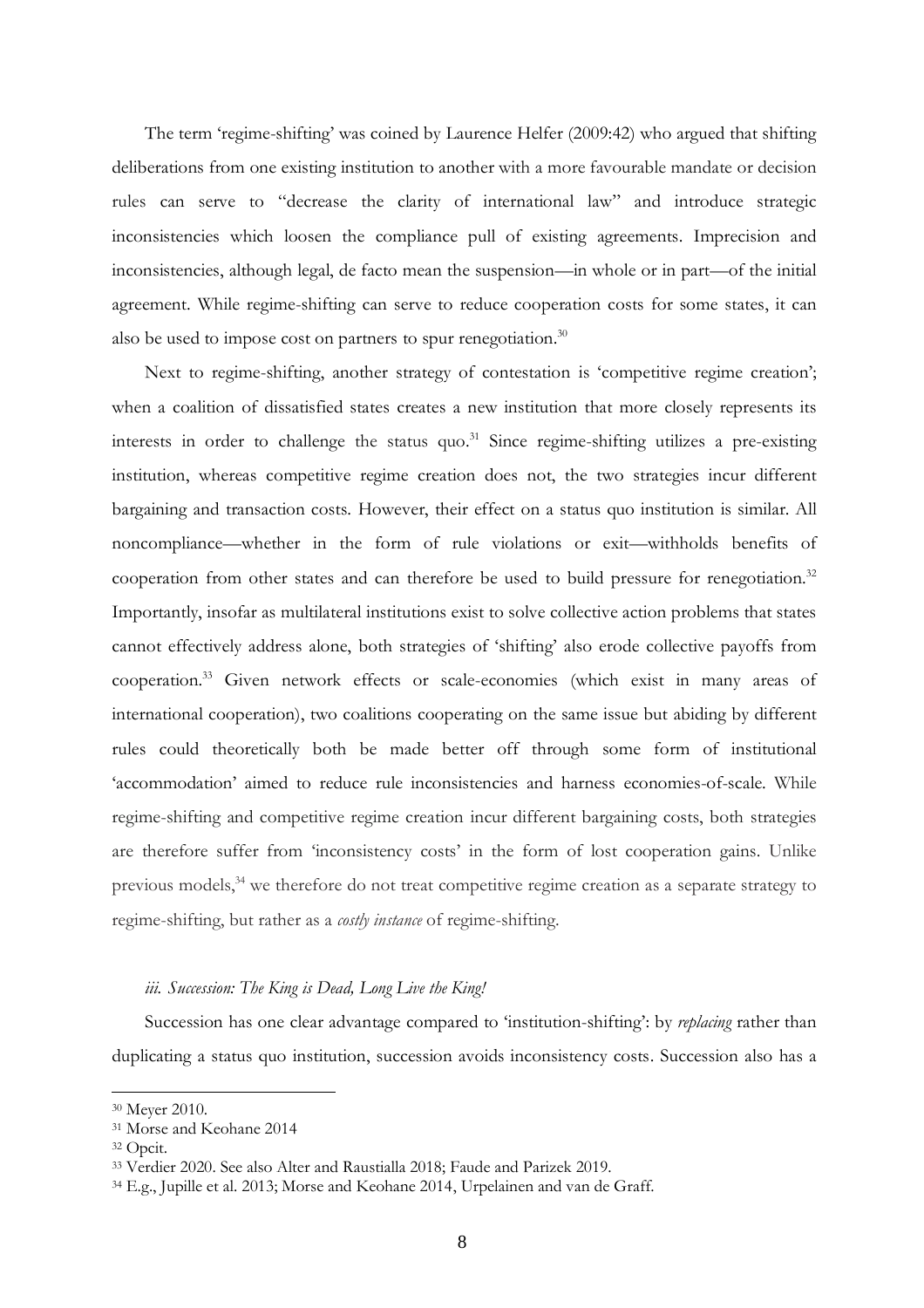one clear advantage over reform; it is not hostage to veto-players. In most institutional settings, reform involves collective bargaining between coalitions of states which are either challenging or defending the status quo. If either coalition is paralyzed by internal veto players, bargaining stalls. Succession naturally helps to circumvent institutional veto players by not requiring collective acceptance by any coalition. Instead, bargaining takes place between a core group of proposers and other states individually. If enough states individually decide to join the new organization and sink the old, succession proceeds. Crucially, given that a successor institution *replaces* an existing organization in its entirety, joining the new organization and leaving the old is a single undertaking.

Succession has other advantages compared to reform. As discussed, reform processes are often slow and cumbersome. Succession helps circumvent this dilemma by allowing proposers to set a clear deadline for states to opt in or out. Furthermore, by replacing a pre-existing agreement it its entirely, *succession* ensures that stalwarts "automatically cease to be parties, as the instrument to which they were committed is no longer deemed in force". <sup>35</sup> Rather than a choice between reform/no reform of an existing institution, they now face a choice between joining a successor or exiting the regime altogether.

However, succession has problems of its own: it only works if enough members are willing to leave the old organization and invest in the new. This is because the type of IOs we are interested in have built-in network effects or scale economies: the more members (of a relevant kind), the more benefits the organization produces. We believe this is a realistic assumption for many (but not all) international institutions. Although some policy problems can be adequately resolved through unilateral, bilateral, or small group initiatives, many are subject to network effects, whereby the marginal utility of joining increases with the total number of participating actors. <sup>36</sup> Many IOs also benefit from more traditional 'scale-economies' arising from pooling of scarce technical knowledge and scientific information.<sup>37</sup>

<sup>35</sup> Helfer 2005:1611, 2020:634. Article 59 of the 1969 Vienna Convention on the Law of Treaties stipulates that a treaty 'shall be considered as terminated if all the parties to it conclude a later treaty relating to the same subject matter'.

<sup>&</sup>lt;sup>36</sup> The benefits to states from entering international agreements are not only given by the terms of the rules, but also by the number of other actors that adopt those rules. In institutions subject to network effects, benefits increase with each additional member. See Meyer 2010. Development aid can be pursued effectively through small-scale initiatives (Lipscy 2017:28) whereas a cartel designed to manipulate oil prices is more effective with every oil producing country that joins.

<sup>&</sup>lt;sup>37</sup> Lipscy 2017: 27-28.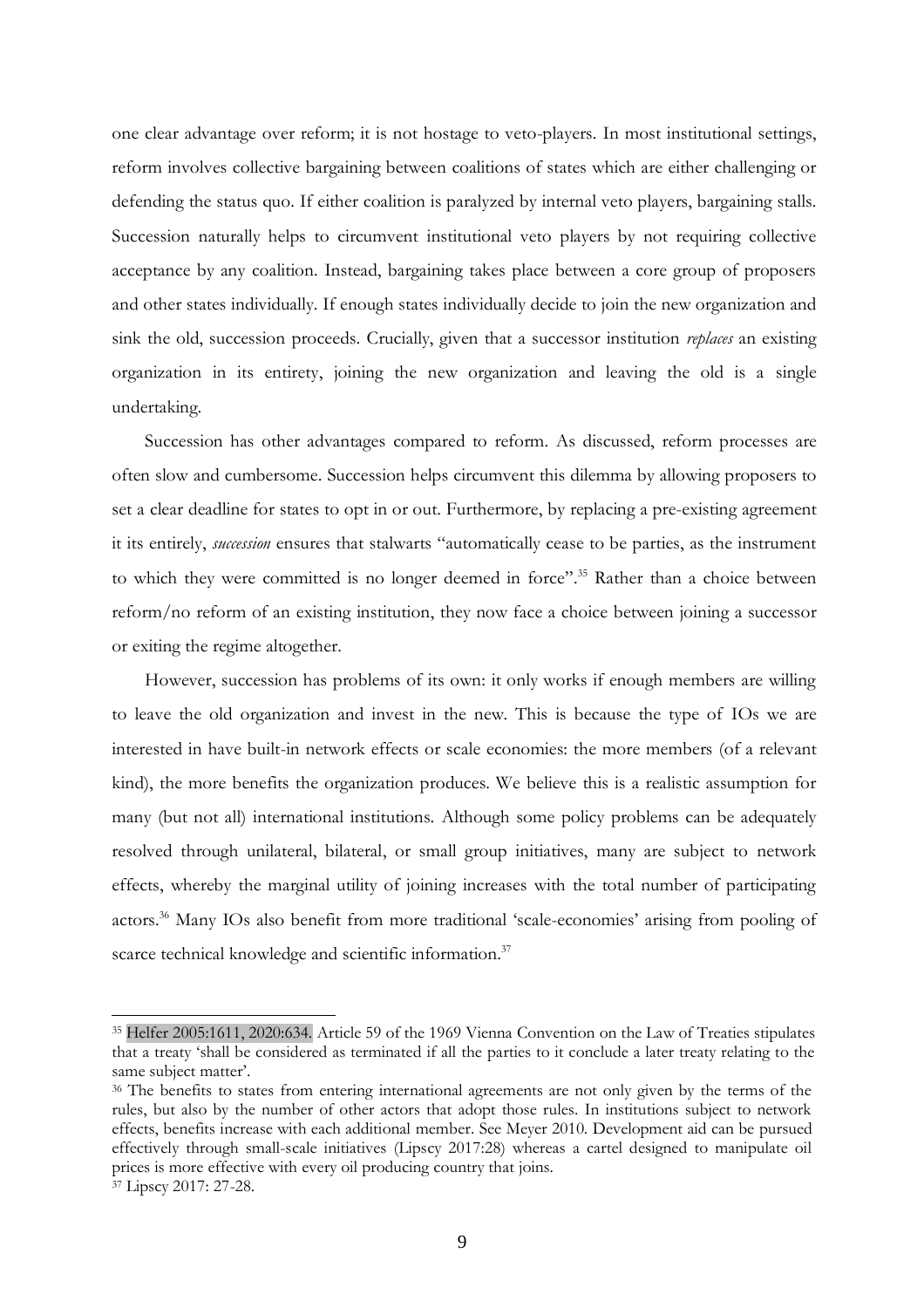An implication of high network effects or scale-economies is that only *one* organization of a certain kind is viable: the successor IO either draws every party to it, or it does not materialize at all. This is the institutional equivalent of a 'tipping' game in game-theoretical terms. The need to reach a minimum threshold size increases the cost of succession. Assuming that a replacement institution is proposed by a core group, this group is either large enough to tip the scales in favor of the new organization on its own, or, if not, must sway enough other members' allegiance away from the incumbent organization to the successor. Buying members off individually increases the price of succession.

To sum up, aggrieved members of an IO whose internal equilibrium has been shattered by unanticipated circumstances have three institutional strategies at their disposal in addition to simply accepting the status quo. The first is 'shifting' through which they renege on all or part of an existing agreement by shifting their focus to a competing institution—whether new or preexisting; the second is reform; the third is to create a successor to replace the incumbent organization. The following section introduces a simple bargaining sequence to explain when each outcome can be expected. Assuming scale-economies, to which we believe most institutions are subject, we show that shifting is rarely an equilibrium strategy whereas reform, stasis, and succession all present optimal strategies under different circumstances.

## **2.2. The Reform and Succession Game**

## *[has yet to be fine-tuned]*

We introduce a simple, two-player bargaining game which illustrates the three bargaining strategies (reform, shifting, replacement) and associated institutional outcomes (stasis, reform, replacement). We assume that states are rational actors who make choices based on cost/benefit expectations, using all available information. Existing models of institutional choice often invoke Simonian bounded rationality,<sup>38</sup> Knightian uncertainty<sup>39</sup> and risk-aversion to ground expectations of a strong institutional status quo bias.<sup>40</sup> Given a highly institutionalized bargaining setting where states have a prior history of cooperation, where expert negotiators meet regularly and nothing gets decided except after long periods of deliberation, we find it more realistic to assume that

<sup>38</sup> Barnard and Simon 1947.

<sup>39</sup> Knight 1921.

<sup>40</sup> E.g.. Jupille et al. 2013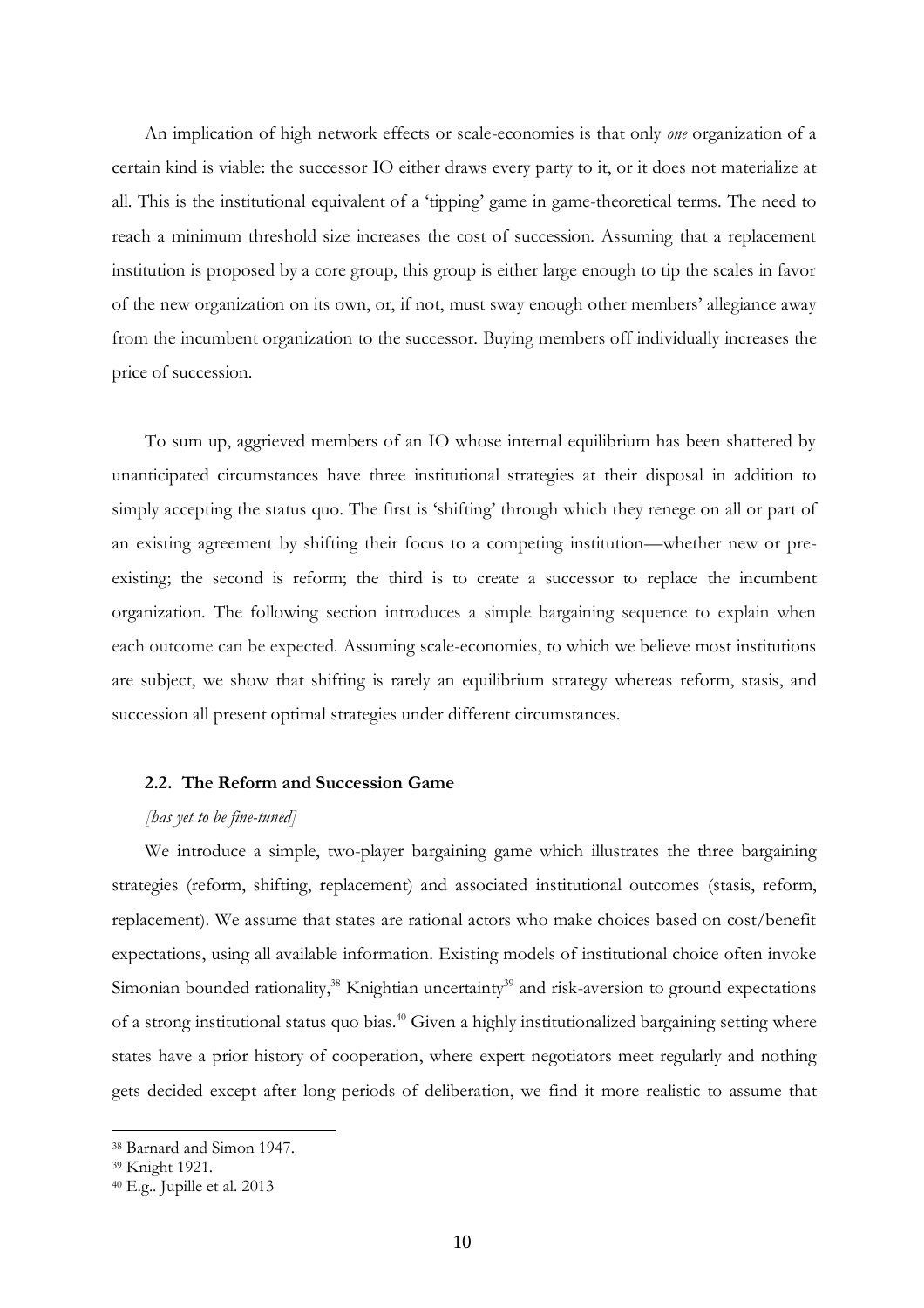information is plentiful and decisions therefore approximate rational decisions, considering all available options.<sup>41</sup> Nevertheless, institutional choices remain subject to an element of uncertainty due to unforeseen obstacles at the domestic level and risks of unexpected exogenous shocks. This assumption is standard in bargaining models.

Our starting point is a pre-existing multilateral institution that partitions collective gains from cooperation G (G > 0), such as each player receives a benefit of G*i*. N countries are divided into two coalitions; N Defenders and N-1 Challengers (with  $0 < N-1 < N$ ).<sup>42</sup> In this simple two player game, N Challengers receive  $G_x$  and N-1 Defenders receive  $G - G_x$ . We now assume that the initial payoff distribution is disturbed by an unpredictable exogenous shock which reduces payoffs to N states. The coalition, N, now face four choices. It can either accept the new status quo, demand reform, shift to another institution, or charter a successor. Bargaining unfolds according to a well-structured sequence of moves (the tree is drawn in Fig.1).

For completeness, we note that outcomes will depend firstly on the 'Strength of Initiative' among institutional Challengers. Strength of initiative can be conceived as a continuous variable along two dimensions. The first is the severity of the exogenous shock and hence the level of dissatisfaction among N. The second is the proportion of the combined power, X, of the N state parties that demand change. Following Lipscy (2017:36), we conceive of X in terms of the sum of the contributions that each challenging state makes to the cooperative arrangement ( $X = x_i + x_{ii} +$  $x_{\text{iii}}$  etc.). These contributions reflect the issue-specific material resources or power that each state brings to the cooperative arrangement, and thus also equals its potential exit power. Weak initiative (resulting from either low dissatisfaction or limited exit power on the part of N) is expected to result in no institutional change. By contrast if dissatisfaction is intense and challenging states powerful (Strong Initiative), institutional change through reform or extrainstitutional means becomes more likely.

Assuming a significant exogenous shock to an institution which significantly degrades payoffs to one side, what can the losing side from an exogenous shock do to rebalance the

<sup>41</sup> Indeed, if boundedly-rational and risk-averse policymakers were prone to 'satisfying' by always privileging existing institutional frameworks (Jupille et al. 2013), the many cases of institutional replacement we observe empirically would be hard to explain.

 $42$  The value of N varies according to the type of IO: for universalist ones in the UN family, N is effectively every UN member. For commodity cartels, in contrast, it is every major importer and exporter of the commodity. For regional organizations, the bounds of N are set geographically.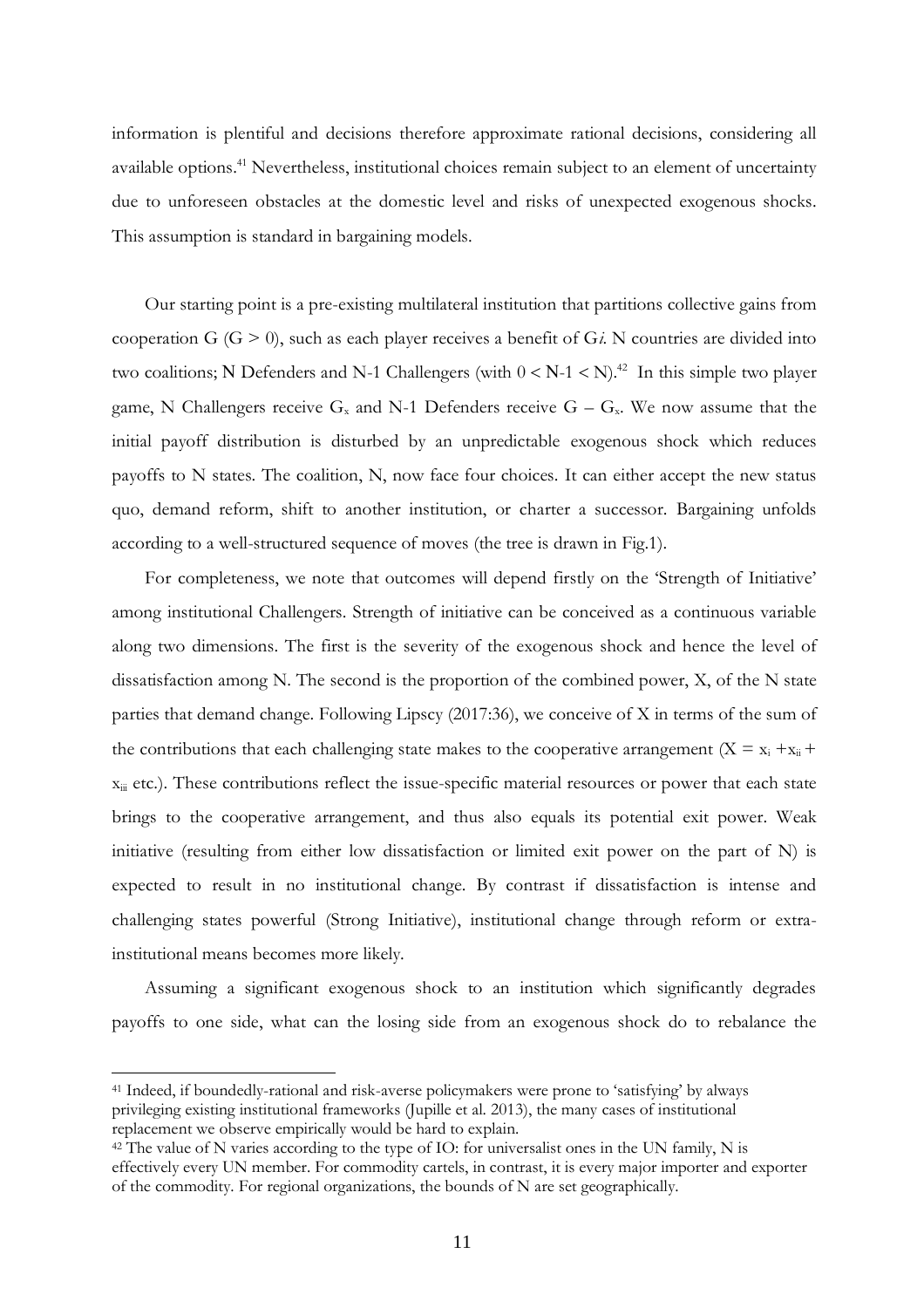payoffs? One option is to demand reform. Given that our model builds on a simplified version of an IO comprising of two coalitions each acting 'as one', Challengers can collectively propose reform measures which Defenders can collectively block or approve. In an institutional context of this kind the outcome is both predictable and simple: Defenders will offer reform measures that yield low payoffs to Challengers—roughly equal to their reservation value (what they would receive absent an agreement). If Challenging states have an outside option (Strong Initiative'), we expect Defenders to offer reform measures matching the value of Challengers' outside option since all members will be adversely affected by shifting.<sup>43</sup>

Nevertheless, reform may be blocked for various reasons. One reason could be that restrictive decision rules give a few disgruntled members of either coalition a tight lock over proceedings (High Reform costs). In this case, the only way to bypass veto players and break deadlock may be to create a replacement institution to which willing participants can commit afresh.

If Challengers pursue a succession this means that an organized subset (a 'core group') of challengers offers an alternative organization to all other members who *individually* decide whether to abandon the existing organization and join the new or stick with the status quo. We define a core group as the smallest subset of states that are capable of spontaneously organizing in the absence a pre-existing organization. The core group proposes a new organization to other countries who individually decide whether to join it or stick to the old one. Assuming that a core group successfully negotiate a replacement institution, and that enough other states agree to join, the strategic situation changes: Defenders no longer hold a veto but face a take-or-leave-it choice between joining the new organization and sinking the old, or staying aloof and isolated. Some Defenders will take the deal, but preference outliers may prefer to exit cooperation altogether.

These two parameters might suffice to explain the choice between reform and succession: Whenever Strong Initiative and High Reform Costs combine to make reform costly, members of an existing institution may find that only way to break deadlock is to propose a successor institution to which willing parties can accede afresh. Yet, this raises a question: assuming Challengers' threat of chartering a successor is credible, this should prompt Defenders to

<sup>43</sup> See Urpelainen and van de Graaf 2014, Morse and Keohane 2014:390. This is consistent with Lipscy's argument that "*ceteris paribus*…institutions in policy areas with attractive outside options will experience more frequent renegotiations" (2017:345). By contrast, institutional Succession is most likely when outside options are unattractive due to high inconsistency costs.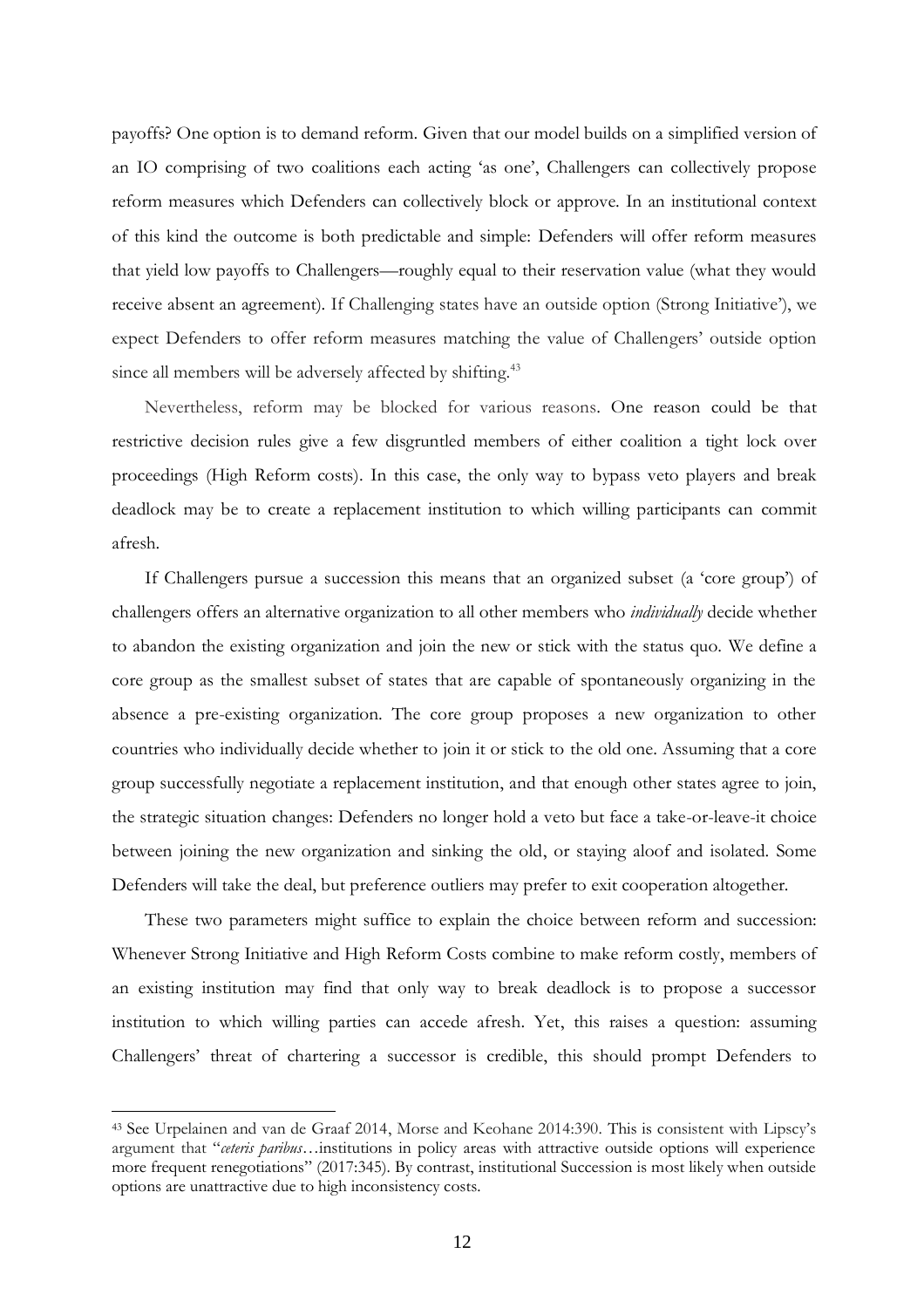concede reform on terms marginally less favorable to Challengers than what's proposed qua succession.<sup>44</sup> So why wouldn't they?

A plausible answer is that some kind of bargaining failure is at play. Hypothetically, distributive conflict could so deep that defending states would prefer *no* institution to both reform and succession (indivisibility of stakes). In this case they would refuse reform on grounds of unacceptable costs, while also declining to join a successor IO.

Another source of bargaining failure is uncertainty. As discussed, Succession abides by a *tipping dynamic*: it only succeeds if enough states join. Assuming that joining an institution entails substantial network externalities it would pay every country to join a Successor as soon as a critical group of other countries do. However, individual countries may be reluctant to join if they fear (or hope) that this critical group will never form. We have assumed a highly institutionalized bargaining setting where information and knowledge of other players' preferences is relatively abundant. Nevertheless, given that succession requires a critical subgroup to act collectively outside an existing institution (each of whom may be individually subject to third-party pressure or domestic constraints), 'succession power' (as a joint property of a group) may be harder to estimate than 'exit power' which is a property of single states. Thus, succession may be subject to uncertainty regarding *(i)* the specific bargain a core group can strike, and *(ii)* whether a critical mass can be persuaded to join replacement institution.<sup>45</sup> Given this uncertainty, Defenders may regard the threat of succession as non-credible and veto reform in the hope of successfully defending the status quo.<sup>46</sup>

So far, we have assumed (for simplicity) that succession is engineered by institutional Challengers. However, a successor IO may also be offered by Defenders of the status quo who faced with intolerable reform demands—find that succession provides a means to 'divide and conquer' a coalition of Challengers by drawing 'moderate' challengers to a new institution which grants limited concessions while excluding extreme reformers. In either case, succession involves a 'core group' agreeing on an alternative institution which is offered to other members

<sup>44</sup> Rationally, challengers can be assumed willing to pay a small prize in the form of moderating their demands to avoid the cost of creating a new institution.

<sup>45</sup> Urpelainen and van de Graaf (2014:806) argue that Regime-shifting depends on the 'expected success' of a new institution, which in turn reflects the anticipated "ability to garner the support of a critical mass of parties." I extend this argument to Succession.

<sup>46</sup> While either indivisibility or uncertainty regarding success of 'succession' is a necessary condition for Succession, expectations of success do not have a systematic effect on the probability of Succession since if expectations of success are high, Defenders will more likely concede reform, whereas if expectations are low, challengers may consent to lesser reforms, making agreement more likely.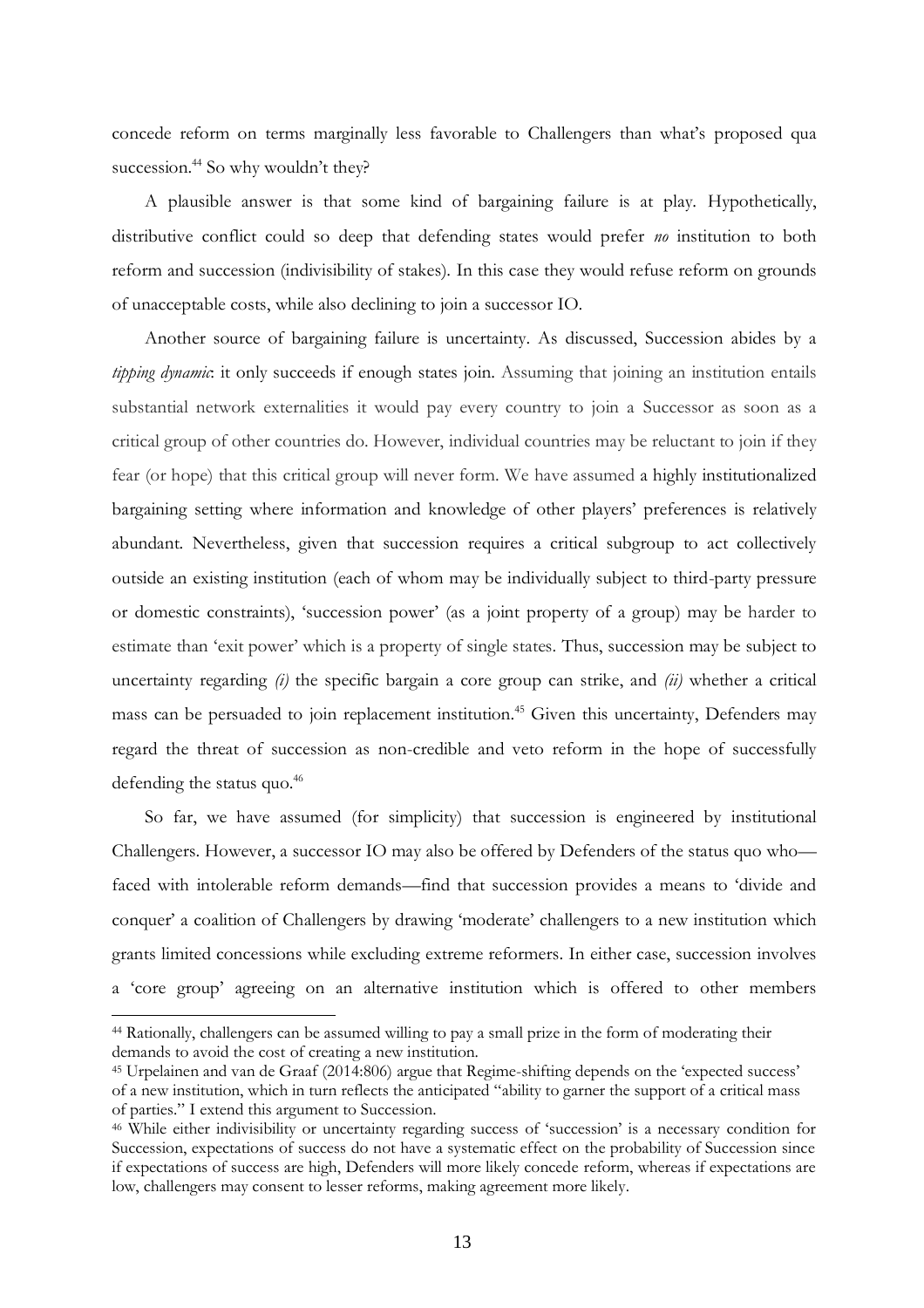individually on a take-it-or-leave basis. *Who* initiates a succession is thus mainly a question of relative aptitude for collective action outside a pre-existing institutional framework.

## *The Regime-Shifting Sub-game*

Besides accepting the status quo, demanding reform, or chartering a successor IO, a fourth option open to institutional Challengers is to renege on their existing institutional commitments through 'shifting'. By shifting cooperation to an institution with more favourable mandate or decision rules, Challengers may cut their own losses. However, they will be earning less than their reform preference (given network effects and scale-economies). Because they also inflict losses on defenders, challengers may use 'shifting' as a temporary strategy with the intent of forcing a renegotiation. In response (or to deter this move in the first place) Defenders may either concede reform or attempt to stage a succession. Importantly, given the presence of non-trivial network effects or scale economies, 'shifting' is rarely a stable equilibrium outcome, but rather a temporary bargaining strategy which is likely to (eventually) result in either succession or reform (with reform in some cases taking the form of an ex-post accommodation between the rules and procedures of a status quo institution and its 'rival'). The higher the inconsistency costs incurred through institutional 'shifting', the more likely that challenging states will move directly to propose a successor organization to spur reform.

(The 'Tree' is outlined in Figure 1). Figure 2 provides a graphical illustration of preliminary hypotheses regarding outcomes.

## **Figure 1: Sequential Bargaining Game**

- 1. Nature delivers an unexpected shock which breaks the equilibrium of an existing institution.
- 2. States adversely affected by the shock (institutional 'Challengers') either TOLERATE the new status quo or demand REFORM.
- 3. If Challengers accept the new status quo the game ends (=Stasis). If Challengers demand reform, institutional Defenders can either ACCEPT or REJECT (*the higher the cost of reform, C, the more likely that defenders rejects*).
- 4. If Defenders concede reform the game ends (*=*Reform).
- 5. If Defenders reject reform, Challengers can either SHIFT cooperation to a parallel institution or charter a SUCCESSION (*Higher inconsistency costs makes a succession more likely)*
- 6. If Challengers shift cooperation to a competing venue, Defenders either concede REFORM or charter a SUCESSION.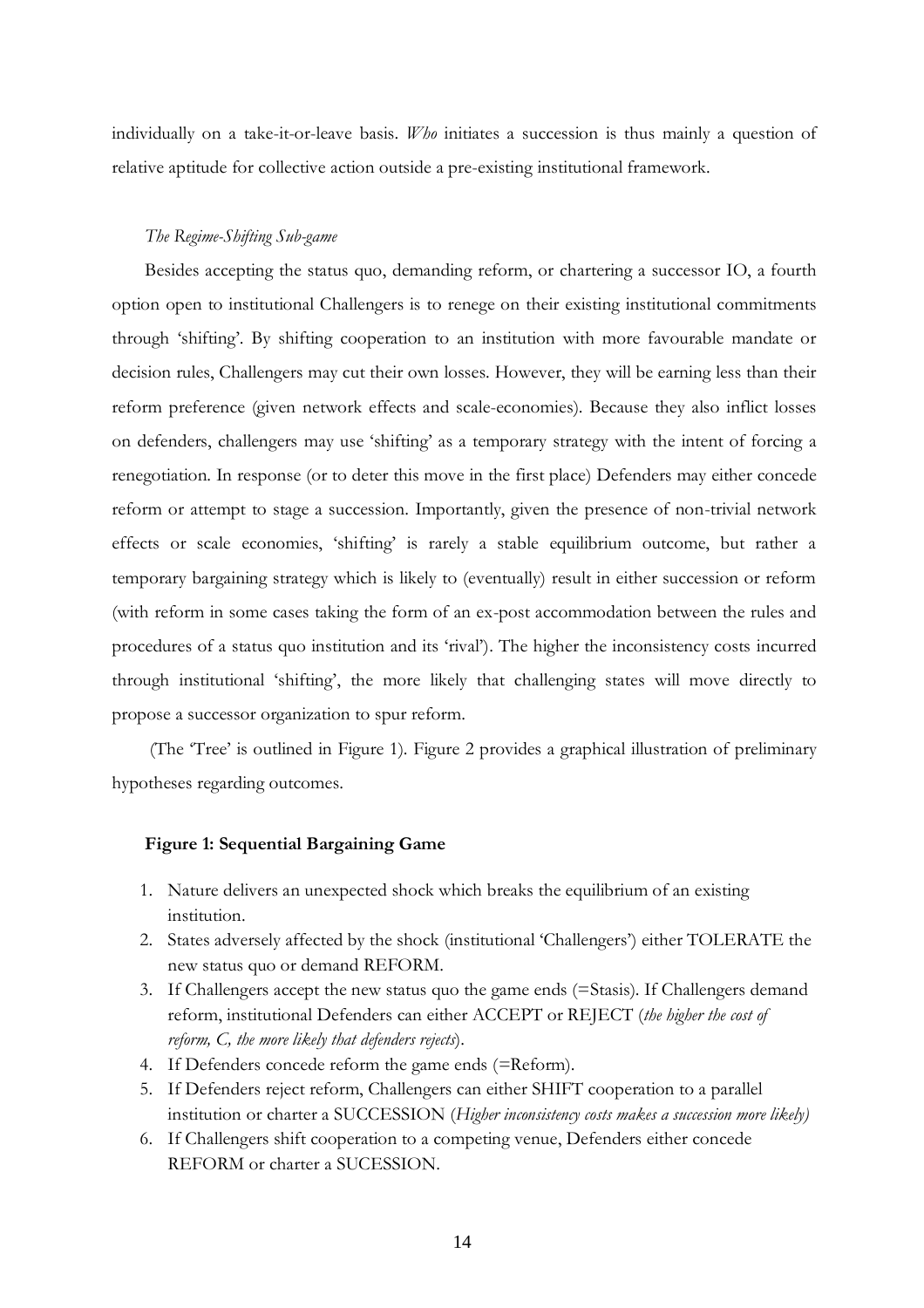- 7. If Defenders concede reform, the game ends (=Reform).
- 8. If either Challengers or Defenders attempt a SUCCESSION in step 5 or 6, the replacement IO either draws enough other states to itself to materialize (=Succession), or it falls short, returning the status quo (=Stasis).

This sequence can be summarized as follows. In the wake of a significant shock to an institution which leaves a subset of members dissatisfied, demand for change is likely to arise. If reform costs are low, challengers and defenders are likely to resolve their disputes through reform. If reform costs are high (due to some combination of distributive conflict and rigid rules), defenders may block Reform. In such instances of institutional capture, Challengers may seek to replace the captured institution with a Successor that better matches their preferences, or they may engage in (temporary) regime shifting to build pressure for reform or succession.

This yields the following hypotheses:

H1: Low costs of reform (due either to aligning preferences or flexible decision rules) increase the probability that IO will adjust to an exogenous shock through internal reform.

H2: All else equal, *high* reform costs (due to a combination of rigid decision-rules and clashing preferences) increase the probability that reform will be blocked, thus increasing the likelihood of either 'shifting' or 'succession'.

H3: If reform is blocked, high inconsistency costs of increases the probability of succession rather than (temporary) institution shifting.

H4: Since succession requires capacity by a core group to organize outside an existing institution, *who* initiates succession (whether Challengers or Defenders) is mainly a question of relative aptitude for collective organization.

## **Fig.2. Graphical illustration of hypotheses**

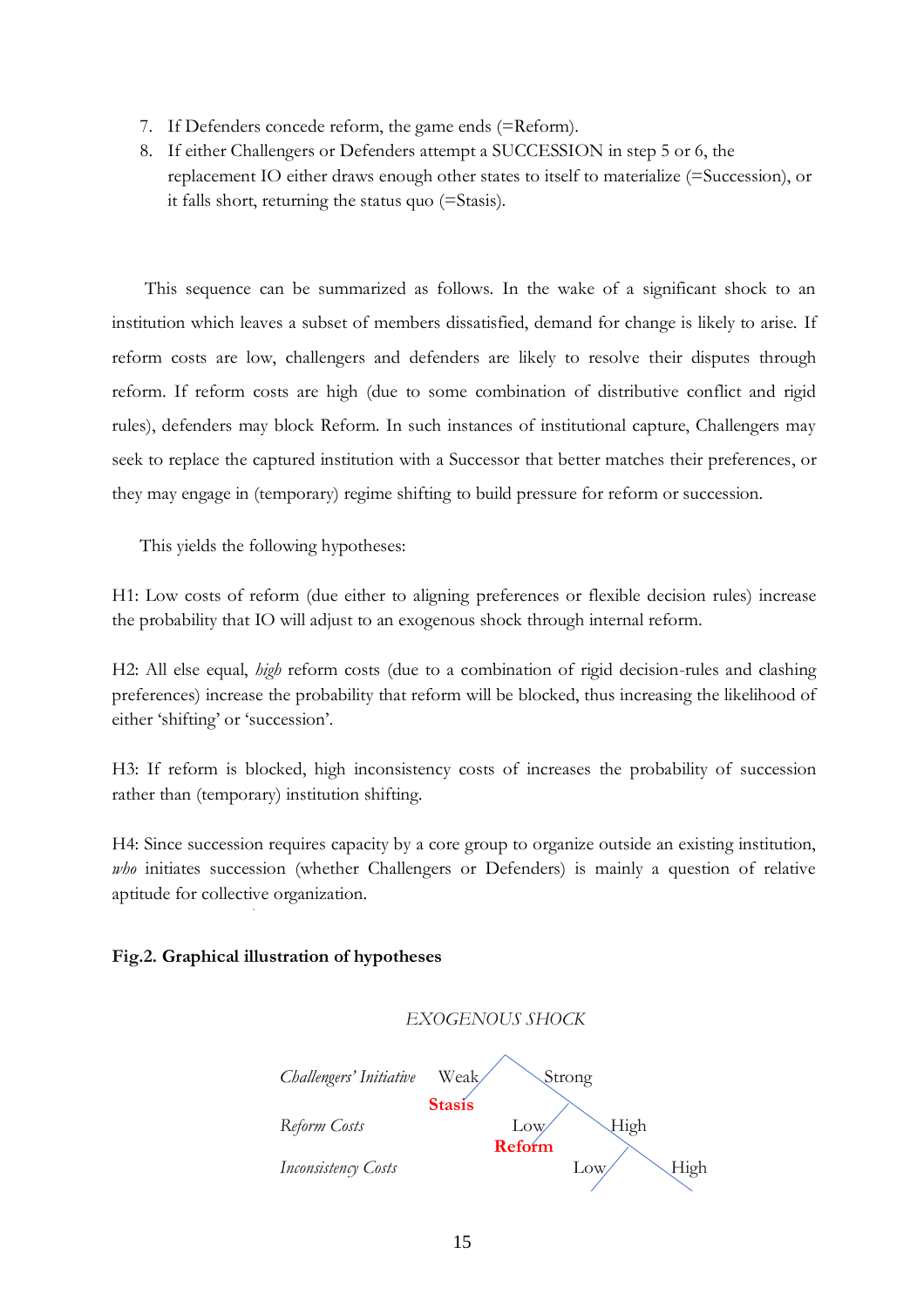

Our theory generates distinct observable implications about the processes leading to either reform or succession. A first implication is that institutional successions are likely to occur against a backdrop of exogenous change which leaves a subgroup of member states strongly dissatisfied with the status quo. For succession to materialize, this subgroup must have sufficient power to mount a strong challenge. 47

Second, given that succession involves greater uncertainty than reform, we expect to see a sequential pattern in which dissatisfied states first seek reform, and, if that proves unsuccessful, move to shifting or succession. The higher the inconsistency costs associated with shifting, the more likely that states will omit shifting and move directly to succession.

Third, given that succession presuppose an element of network effects or scale-economies, we expect successions to be most frequent among institutions whose fragmentation would result in substantial inconsistency costs, such as, for example, commodity organizations or institutions supplying 'club goods'.

Fourth, who attempts a succession—whether it is challengers or defenders of the status quo—is mainly a product of the relative aptitude for collective organization.

Our model also generates clear expectations regarding the design of a successor IO. While governing the same domain as its predecessor, a successor IO is likely to be structured in a way that reflects the preferences of dissatisfied states. Succession is expected to leave at least some members worse off than under the existing agreement (since amendments that left all states better off would presumably have been agreed 'internally' through reform), but better off than they would be 'outside' the regime.<sup>48</sup>

{NOTE: Our model assumes the centrality of states in driving institutional change. This assumption has been criticized by scholars emphasizing the role of IO secretariats in shaping institutional tasks, mandates, and design.<sup>49</sup> We recognize that IO secretariats may be important

<sup>47</sup> Hall 2016:11, Morse and Keohane 2014.

<sup>48</sup> Gruber 2007:6-7, Meyer 2010:401

<sup>49</sup> Barnett and Coleman 2005:594, Manulak 2017:498.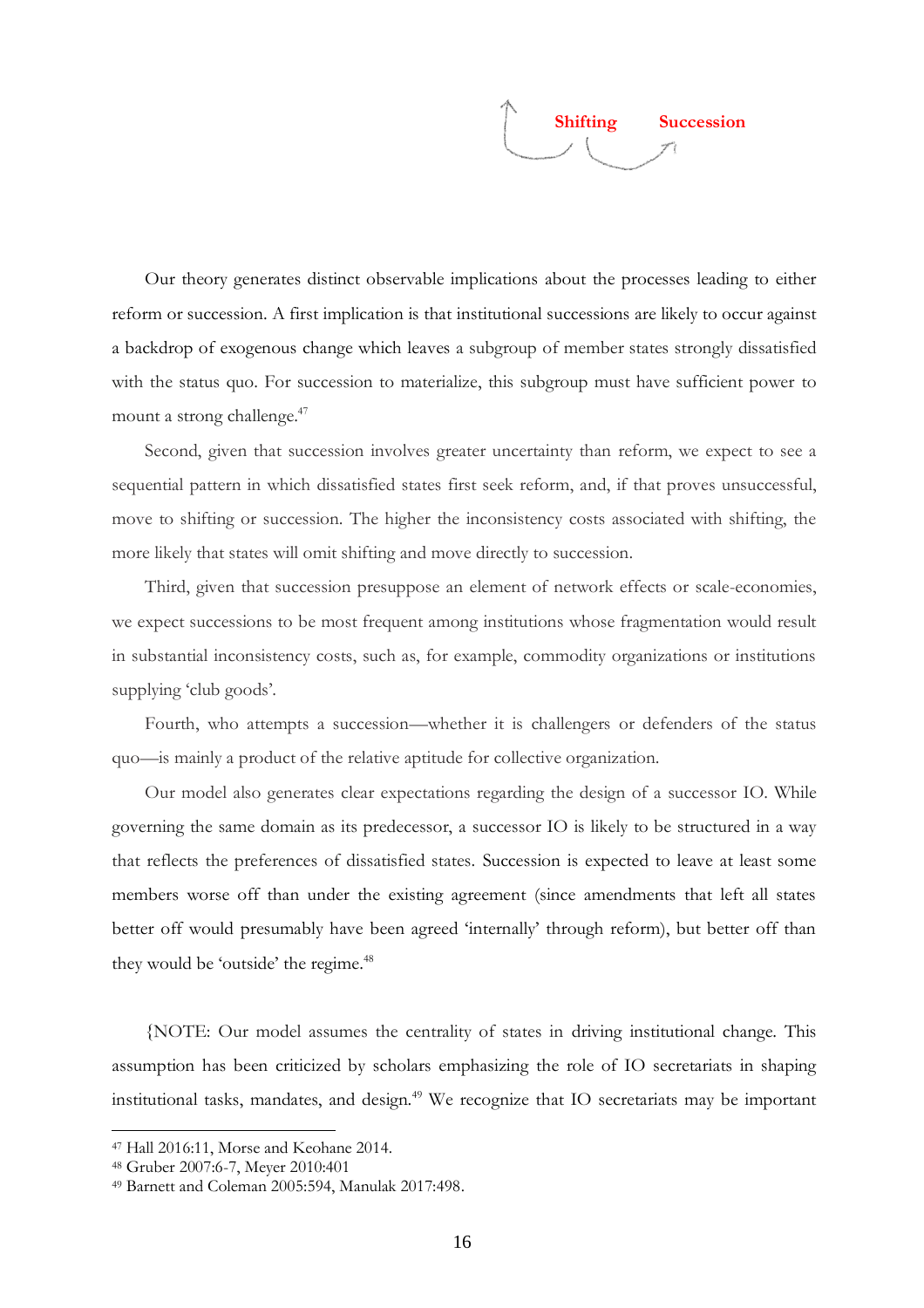agents of institutional change (e.g., the GATT Secretariat played an important role in proposing blueprints for the WTO), 'masterminding' Succession. But whilst Secretariats may propose reforms or produce blueprints for Succession, both forms of institutional change must ultimately be approved by states. Thus, regardless of who proposes change, the outcome will depend on the preferences of challenging and defending states}

## **3. CASES**

To illustrate our theory, we offer three case studies. Cases are chosen according to two criteria. First, an institution must be subject to a significant and *asymmetrical* random shock which leaves a subset of parties unhappy with the status quo. One could envisage a shock leading to reduced payoffs for *all* parties lest some technical fix was implemented. But since no state would presumably object to reform, such as case would be trivial from our perspective.

A second criterion is a *tipping dynamic* which marshals against the parallel creation of functionally equivalent IOs. Tipping dynamics obtain whenever countries resent isolation from the group. Such is the case in the presence of either network effects or scale economies. Tipping dynamics ensure that any *permanent* rival creation takes the form of succession, rather than competitive regime creation. Commodity agreements are good candidates, for there is room for only one cartel at a time. Network effects and scale economies are also present in most regulatory regimes, such as the various BASEL committees. A second cause of tipping dynamics is the search for legitimacy in numbers. In areas such as human rights or peacekeeping, the need for legitimacy often militates against competition between rival organizations, although it does not always exclude it.

One method of case-selection would be to sample randomly from the universe of cases that meet the above two criteria. Yet this would cast the net too wide. Our theory does not predict that asymmetrical exogenous shocks will *always* results in institutional change. In some instances, the status quo will prevail. Although these instances might also confirm our theory, they would fail to document the mechanisms leading to the dependent outcome of greatest interest: succession. Since sampling randomly would risk choosing cases with no succession events, we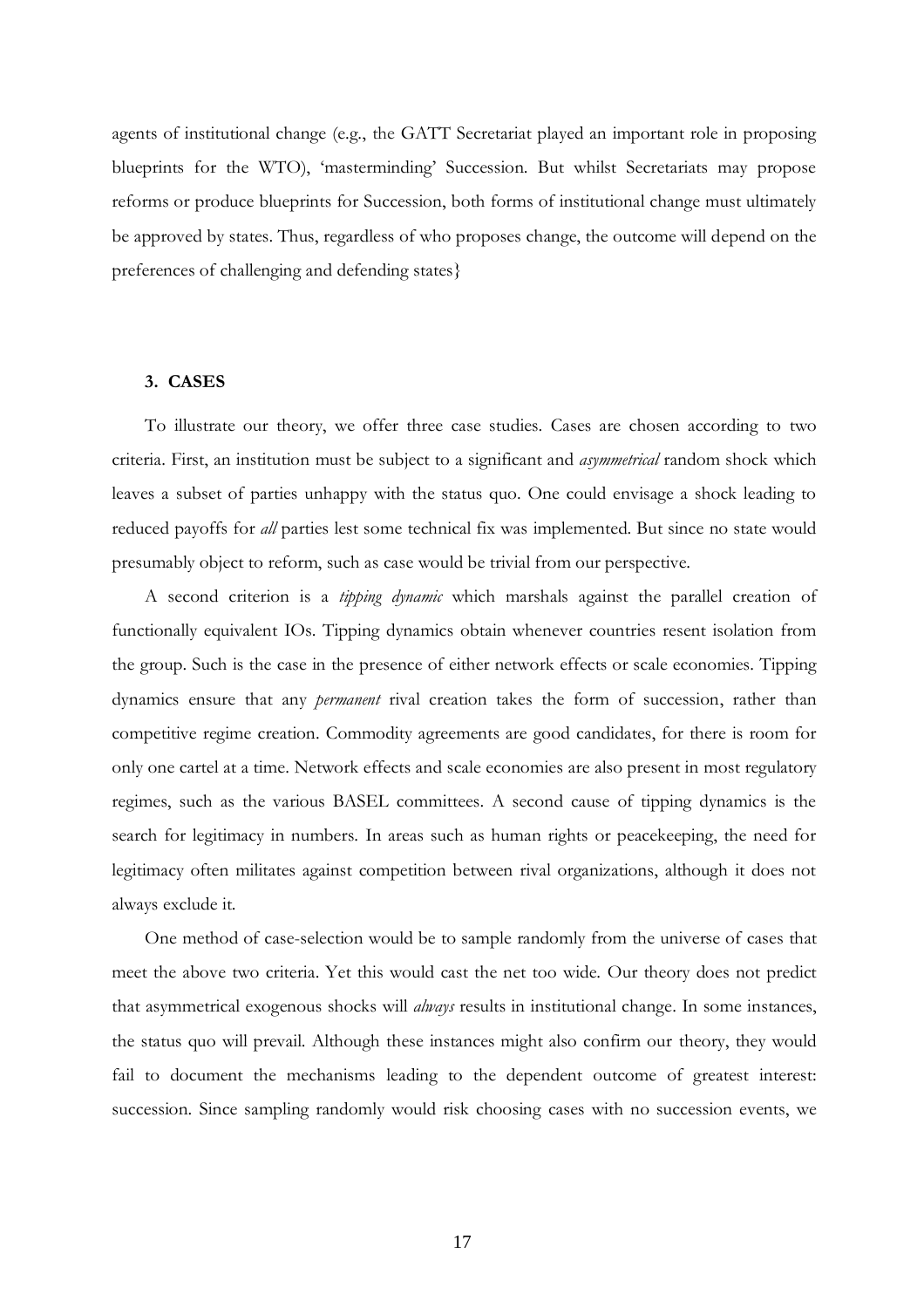opt instead for a method of overtly selecting on the dependent variable.<sup>50</sup> Our cases—the International Sugar Council/International Sugar Organization, the OEEC/OECD and the International Wine and Wine Office—all display the outcome of chief analytical interest: succession. However, each institution has also undergone periods of stasis and reform prior to being replaced, thus ensuring significant within-case variation in the dependent variable which allows us to illustrate all model predictions. In some, cases succession benefitted traditional powerful players, in other cases it benefitted the 'weak'.

## *Dependent & Independent Variables*

We have four dependent variables—stasis, reform, shifting or succession—each of which are easily identified as either present or absent. Our independent variables are exogenous shocks, reform costs, relative capacity for organization, and scale-economies/network-effects. While they depend on objective factors (such as voting rules or changing market conditions), each variable also has subjective dimensions that are not easily quantifiable. Hence the approximate values of these factors are best established through careful empirical analysis of policy-documents, negotiation briefs, and archival resources.

#### **The International Sugar Council, 1939-1968.**

In 1937, twenty-two states signed an agreement in London to regulate international sugar trade. The International Sugar Agreement (ISA) instituted a system of production quotas and export controls and created an International Sugar Council (ISC) to oversee implementation.<sup>51</sup> Voting power was distributed according to members' relative export and import shares. As the largest exporter, Cuba held 10 of 55 'exporters votes', while the second largest producer, Holland, had 9 votes. The two main importers, the US and UK, held each 17 of 45 'importers votes.' Under the agreement, each major importer granted special privileges to select producers (Britain to Commonwealth countries, the U.S. to Cuba) whereby imports from these countries were not counted against 'free' market quotas.<sup>52</sup>

<sup>&</sup>lt;sup>50</sup> As King and Zeng (2001) show, selection on the dependent variable is appropriate for the study of relatively rare events in which sampling randomly would entail a risk of choosing cases with no events. <sup>51</sup> International Agreement Regarding the Regulation of Production and Marketing of Sugar (London, May 6, 1937).

<sup>52</sup> Swerling 1954, Mahler 1994:715, Viton 2004.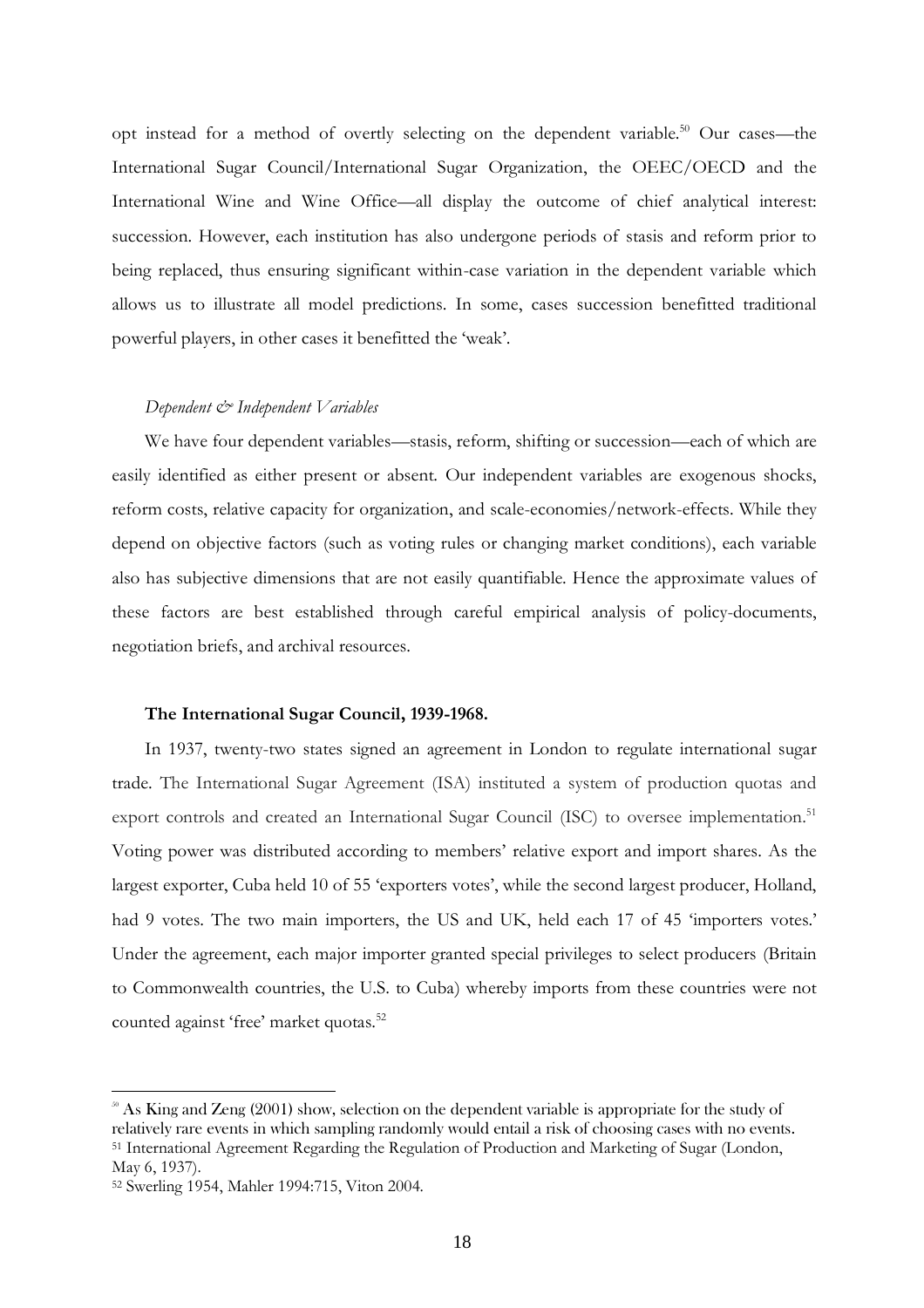The 1937 ISA was agreed for a five-year period—subject to review after that. However, war soon intervened to make a review impractical, and in 1942 a protocol was signed extending the agreement until 1944.<sup>53</sup> In the following decades, the Sugar Council adapted to changing market conditions: votes were redistributed towards emerging producers and quotas adjusted in line with changing production patterns. Yet in 1968 the Council was replaced by the International Sugar Organization, ushering in a new commodity regime.

What triggered this replacement? The period 1937-1944 was one of *Stasis* thanks to broadly aligning preferences among major producers and importers (H1). However, the end of the war altered the UK's position. The outmoded, labour-intensive sugar industries of the British colonies now became the focus of new socioeconomic development policies. <sup>54</sup> As a result, London sought to negotiate a Commonwealth Sugar Agreement to replace imports from the global market with additional imports from Commonwealth producers. <sup>55</sup> To escape ISC limitations on sugar importations from the Commonwealth, Britain proposed terminating the ISC and replacing it with an international committee "with limited advisory powers".<sup>56</sup> Non-Commonwealth producers objected vehemently, prompting the U.S. to insist on retaining the Council.<sup>57</sup> Under strong US pressure, London grudgingly agreed to extend the existing agreement, subject to suspending its operative clauses pending renegotiation after the war.<sup>58</sup>

The temporary suspension of ISC quotas left Britain free to import chiefly from the Commonwealth thus breaking the spirit, though not the letter, of the ISA.<sup>59</sup> Cuba, who derived 80% of its foreign exchange earnings from sugar, retaliated against the closure of the British market through overproduction.<sup>60</sup> By 1951 Cuban sugar accounted for more than 30% of global output, suppressing world prices to about  $1/3$  of the pre-1950 level.<sup>61</sup> Since falling prices harmed

<sup>53</sup> 'Protocol to Enforce and to Prolong After August 31, 1942, the International Agreement Regarding the Regulation of Production and Marketing of Sugar, Signed in London on May 6, 1937'. (July 22, 1942). <sup>54</sup> Viton 2004:6.

<sup>55</sup> Moynagh 1977, Mahler 1984.

<sup>56</sup> 561.35E1A/1424: *Telegram from Winant to Secretary of State*, London, Jan 15, 1944.

<sup>57</sup> US Secretary of State, Hull, warned the British that 'termination would be viewed with great apprehension by the sugar exporting countries of this Hemisphere unless they had some assurance that their pre-war position in the international trade in sugar will be maintained.' 561.35E1A/1424: *Telegram*  Hull to the Ambassador in the UK (Winant). Washington, March 25, 1944. Also 561.35E1A/1444: Telegram: Ambassador in the UK (Winant) to the *Secretary of State,* London, June 13, 1944.

<sup>58</sup> 561.35E1A/7–2944 Memorandum of Telephone Conversation, by Mrs. Jean Mulliken, of the Commodities Division, Washington, July 29, 1944; 561.35E1A/7–1844: Telegram. *Secretary of State* to the Ambassador in the UK (Winant). Washington, July 24, 1944; ISA Protocol 1944.

<sup>59</sup> Mahler 1984:716; Swerling 1954.

<sup>60</sup> Viton 2004:270.

<sup>61</sup> Opcit.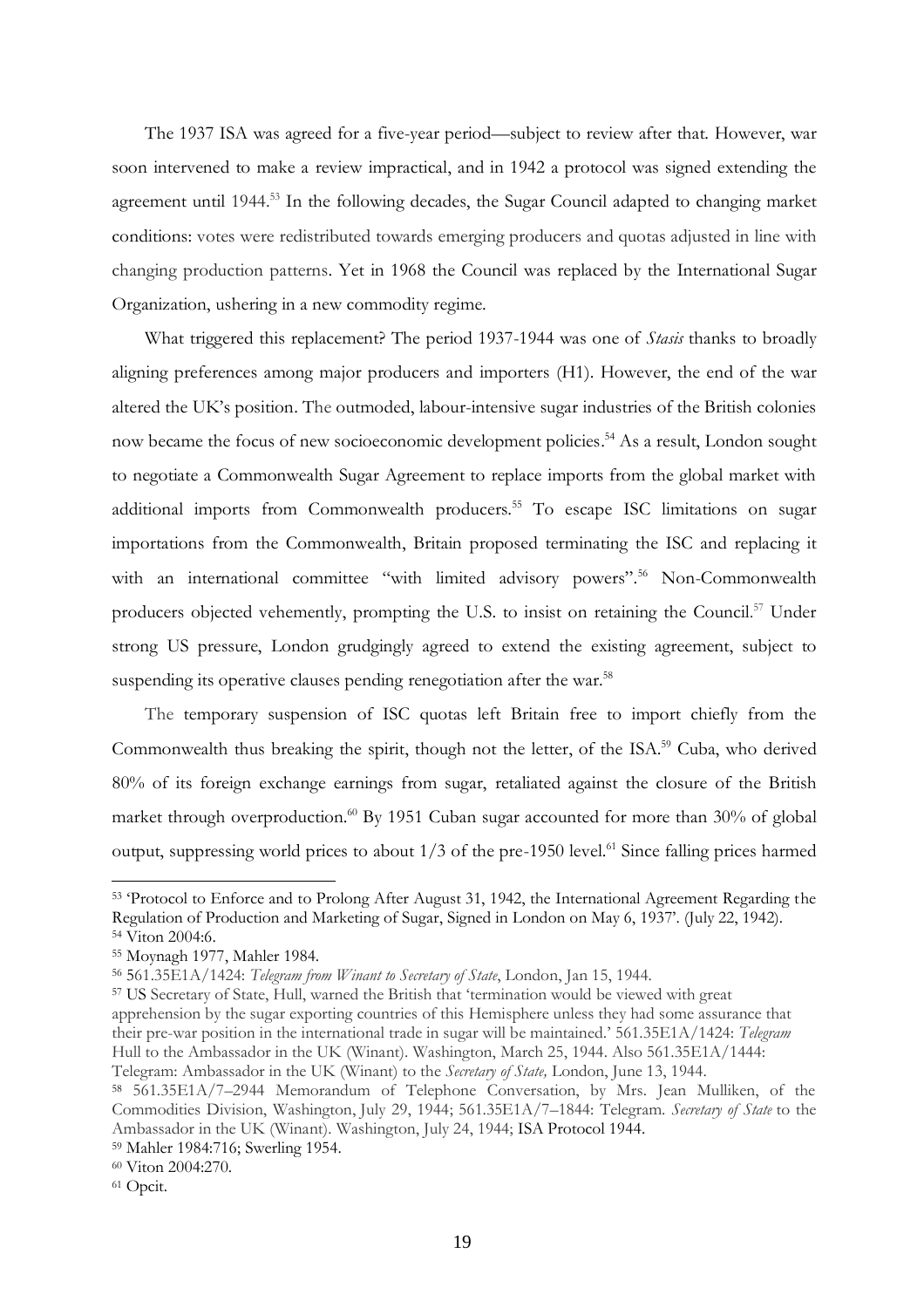*all* exporters, including Commonwealth countries, Cuban overproduction increased pressure on London to agree to reinstate an operative quota system. Nevertheless, London was resolved to finalize a Commonwealth sugar agreement before returning to the ISC negotiation table.<sup>62</sup> The UK thus became a Defender of the new status quo (featuring an indefinite suspension of export quotas), whereas non-Commonwealth producers—Cuba, Holland, and Poland especially continuously pushed for reform by way of a negotiation of operative quotas.<sup>63</sup>

Given the UK's large blocking vote, negotiations remained deadlocked from 1944 (when quotas were temporarily suspended) until 1958. During this period, the existing ISA was extended yearly by protocol. Effectively, UK imports during this time were no longer part of the 'global market'.<sup>64</sup> Indeed, the global market was largely 'residual', as British and American preferential agreements accounted for more than 50% of global sugar trade.<sup>65</sup>

Prolonged *Stasis* despite growing dissatisfaction among major producers is easily explained by a combination of high reform costs (Art.43 of the ISA stated that 75% both importers and exporters votes were needed to amend the existing agreement, handing Britain an outright veto) and low capacity for organization by both Challengers and Defenders. Although a typical commodity regime in most respects, the sugar regime was unique in that its two main players the U.S. and the UK—did not see eye to eye.<sup>66</sup> Although both were leading importers, for political reasons they favoured rival exporters; in the Western Hemisphere and the Commonwealth respectively. Exporting countries were likewise divided between Commonwealth and Western Hemisphere producers. As a result, deadlock could not be relieved through succession, as neither Defenders nor Challengers were sufficiently likeminded to propose a viable rival regime.

Gridlock was eventually unblocked by a second shock to the regime: Castro's unexpected ascent to power in Cuba in 1959 prompted Eisenhower to redistribute Cuba's U.S. sugar quota to other Western Hemisphere countries.<sup>67</sup> Facing a U.S. embargo, Havana turned to the Soviet Government which agreed to buy a large portion of Cuba's annual production and reexport it to

<sup>62</sup> Viton 2004.

<sup>63</sup> Between July 1948 Cuba and 1958 Cuba, Holland, and Poland each made repeated calls for reform, all

of which were rebuffed by the UK. See Moynagh 1977:10, IBRD 1968, Viton 2004:4, 8, 270-1.

<sup>64</sup> Mahler 1984:716.

<sup>65</sup> Opcit.

<sup>66</sup> See Jopson July 1944, Hull July 1944.

<sup>67</sup> Berman and Heineman 1963, IBRD 1968.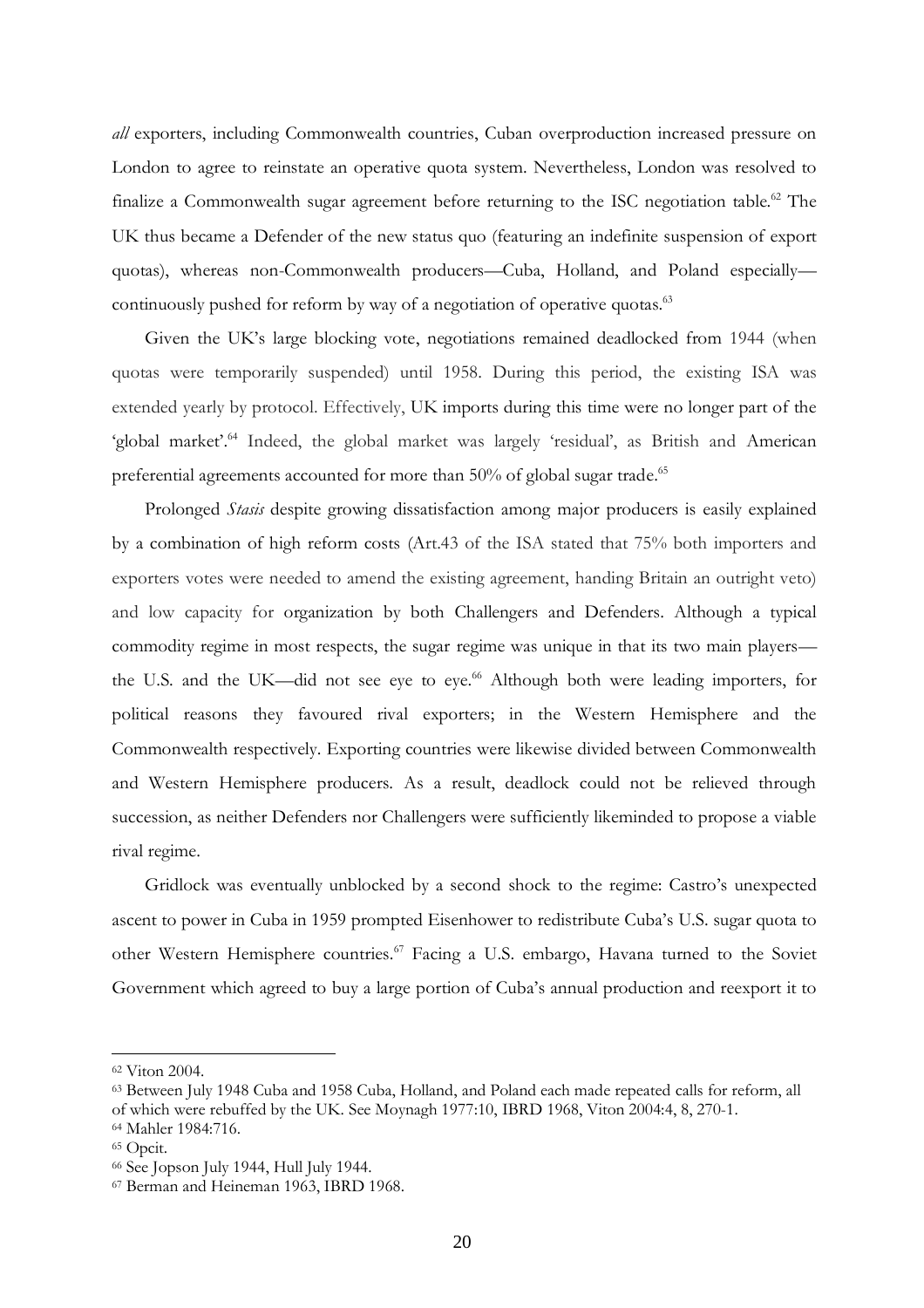the global market, thereby causing further downward pressure on world prices.<sup>68</sup> Attempts to renegotiate quotas in 1961, 1963, 1965 came to nil as the UK and U.S. refused Cuba's demands for an increase in her global export quota.<sup>69</sup> However, a breakthrough came in 1964 as Cuba, supported by other major developing producers like Brazil, vested initiative within the newly created UNCTAD where a stronger developing country vote existed.<sup>70</sup> Between 1965 and 1968, some fourteen meetings were held at the UNCTAD to agree a new sugar regime, $71$  and in December 1968, an agreement was concluded proposing an International Sugar Organization (ISO) to replace the existing Sugar Council.<sup>72</sup> The agreement, which was supported by a wider group of LDCs, would come into force when ratified by governments holding 60% of exporters and 50% of importers' votes (rather than the 75% required to reform the ISC). Commonwealth exporters and developed importers (UK, US, EEC) derided UNCTAD's approach to political economy as 'utopian' and called for continued reliance on the ISC.<sup>73</sup> Yet, since scale-economies strongly marshalled against the operation of two parallel, rival sugar regimes, by lowering the threshold for acceptance, the proposed ISO treaty effectively removed developed importers veto over reform and presented them with a *fait accompli:* either join the new ISO or be left isolated. The US refused to join, whereas the UK—divided between domestic interests and its Commonwealth obligations—signed on, seeing its share of importers' votes reduced to 15%.<sup>74</sup>

The case confirms our theoretical expectations regarding stasis, reform, and succession. From 1937 to 1944 broadly aligning preferences produced *stasis*. From 1944-1958, growing dissatisfaction coincided with high reform costs and lack of capacity by either Challengers or Defenders to organize as a core group, leading to further stasis. By the late 1950s the newly created UNCTAD boosted the capacity of developing country producers to organize outside the existing regime. By using UNCTAD to negotiate a successor to the ISC, Cuba and Brazil, supported by the USSR, managed to bypass powerful veto-players like the UK and US.

<sup>68</sup> IBRD 1968

<sup>69</sup> IBRD; Viton 2004:271; Bermann:129.

<sup>70</sup> Fakhri 2014:186.

<sup>71</sup> Australian Government 1968, Fakhri 2014

<sup>72</sup> 1968 International Sugar Agreement, New York, Cpt, III, Art.3.1.

<sup>73</sup> Bermann:186.

<sup>74</sup> New exporting members including Argentina, Bolivia, Columbia, Congo, Equador, El-Salvador, Fiji, Paraguay, Romania, Swaziland, Thailand, Turkey, Uganda, Venezuela, West-Indies, Antigua, Barbados, Guyana, Jamaica, Trinidad, Tobago, while Bulgaria, Cameroon, Car, Chad, Ethiopia, Ivory Coast, Lebanon, Liberia, Malawi, New Zeeland, Nigeria, Spain, Switzerland, Syria, and Vietnam joined as importers.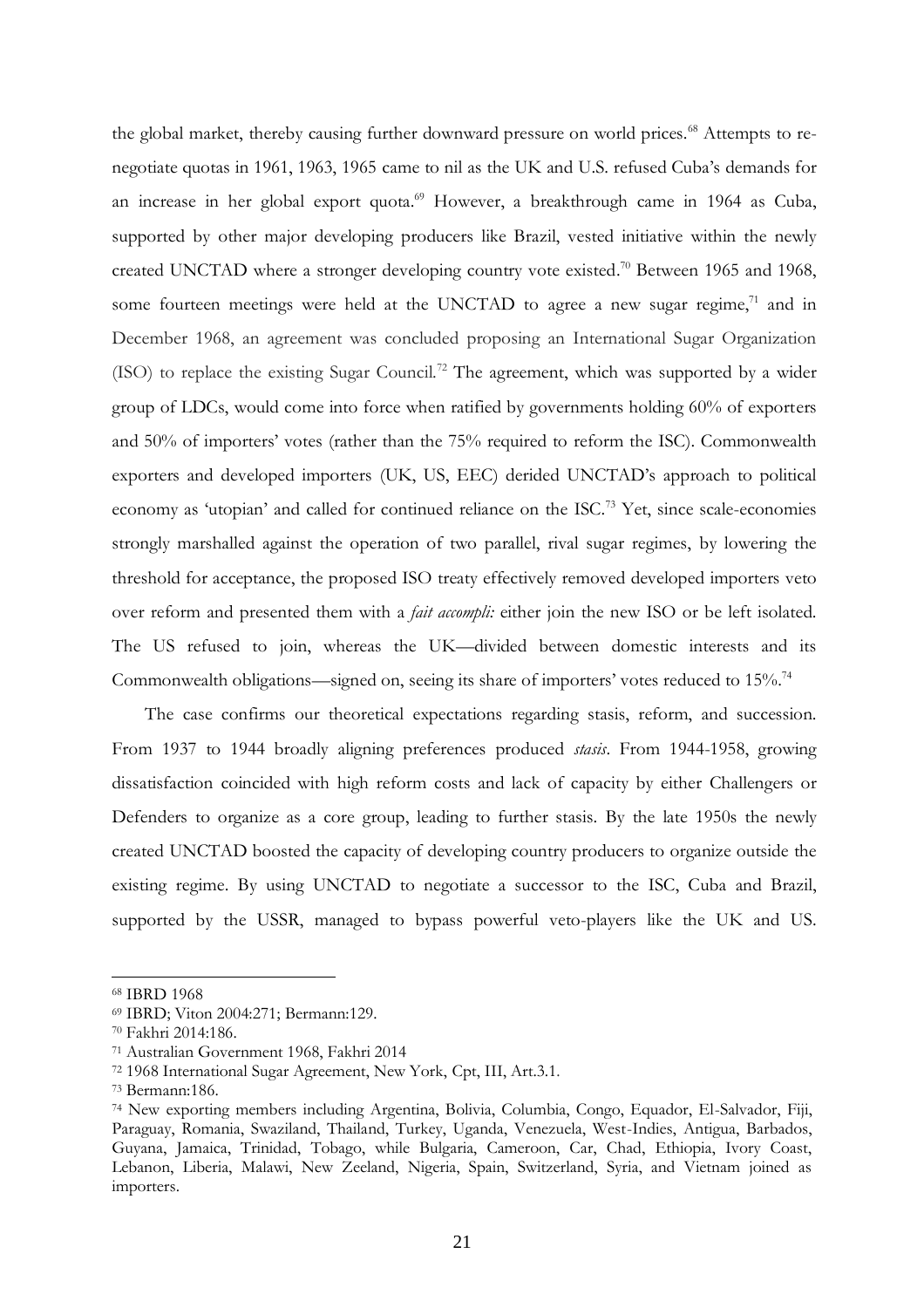Concluding a new sugar agreement within UNCTAD but leaving the ISC in place (i.e., 'regimeshifting') would have been unattractive as it would have preserved a competing venue to undercut the power of developing producers. Instead, by stipulating that the ISO would *replace* the ISC, Challengers presented developed Defenders with a *fait accompli*; either accept the new terms or exit the regime altogether. As our theory predicts, the new ISO entailed better terms of cooperation for institutional Challengers compared to the ISC. The new agreement improved access for developing producers to developed importers' markets and introduced a special fund to stimulate economic development.<sup>75</sup> Developed exporters also consented to confine their production to a fixed percentage of domestic consumption, thus reducing exportable surpluses in favor of developing country exporters.<sup>76</sup> The case thus illustrates how succession can allow states who are not conventionally powerful to improve their lot.

#### **The International Office of Vine & Wine, 1924-2003**

The *Office International du Vin* (French Acronym, 'OIV') was created in 1924 by eight European wine-producing countries. Dominated by 'old wine' countries, France, Spain, Italy, and Germany, it adopted common production standards based on the French *appellation d'origine contrôlée* (AOC) protocol which narrowly specified the geographic area (or 'terroir') and production standards a wine must fulfill to trade under a designated name.<sup>77</sup>

Between 1927 and 1990, membership grew from 8 to 47 as new wine producing countries emerged within and outside Europe. During this period the OIV adapted to changing market conditions through incremental adjustments to its regulations, and through flexible application of existing rules. However, in 2001 members agreed to replace the OIV with a new International Organization of Vine & Wine (also using the acronym 'OIV').

As often in commodity regimes, the main impetus for change came from changing balances of market power.<sup>78</sup> By the 1980s, old wine countries were rapidly losing market power to 'new world' producers, Chile, Argentina, Australia, New Zealand, and the US. Quick adopters of new production technologies, these countries made more consistent high-quality wine, at lower cost.<sup>79</sup>

<sup>75</sup> Art.28, 1968-ISA, IBRD 1968.

<sup>76</sup> Thus, the UK and Japan committed to a certain volume of annual imports, Canada and Switzerland to a maximum production/consumption ratio, while New Zealand and Norway pledged not to produce sugar at all.

<sup>77</sup> Hannin et al. 2006, Bingen et al. 2006:75; Simpson 2011:70

<sup>78</sup> Bingen et al. 2006:79.

<sup>79</sup> Meloni and Swinnen 2013; Hannin et al. 2006:81.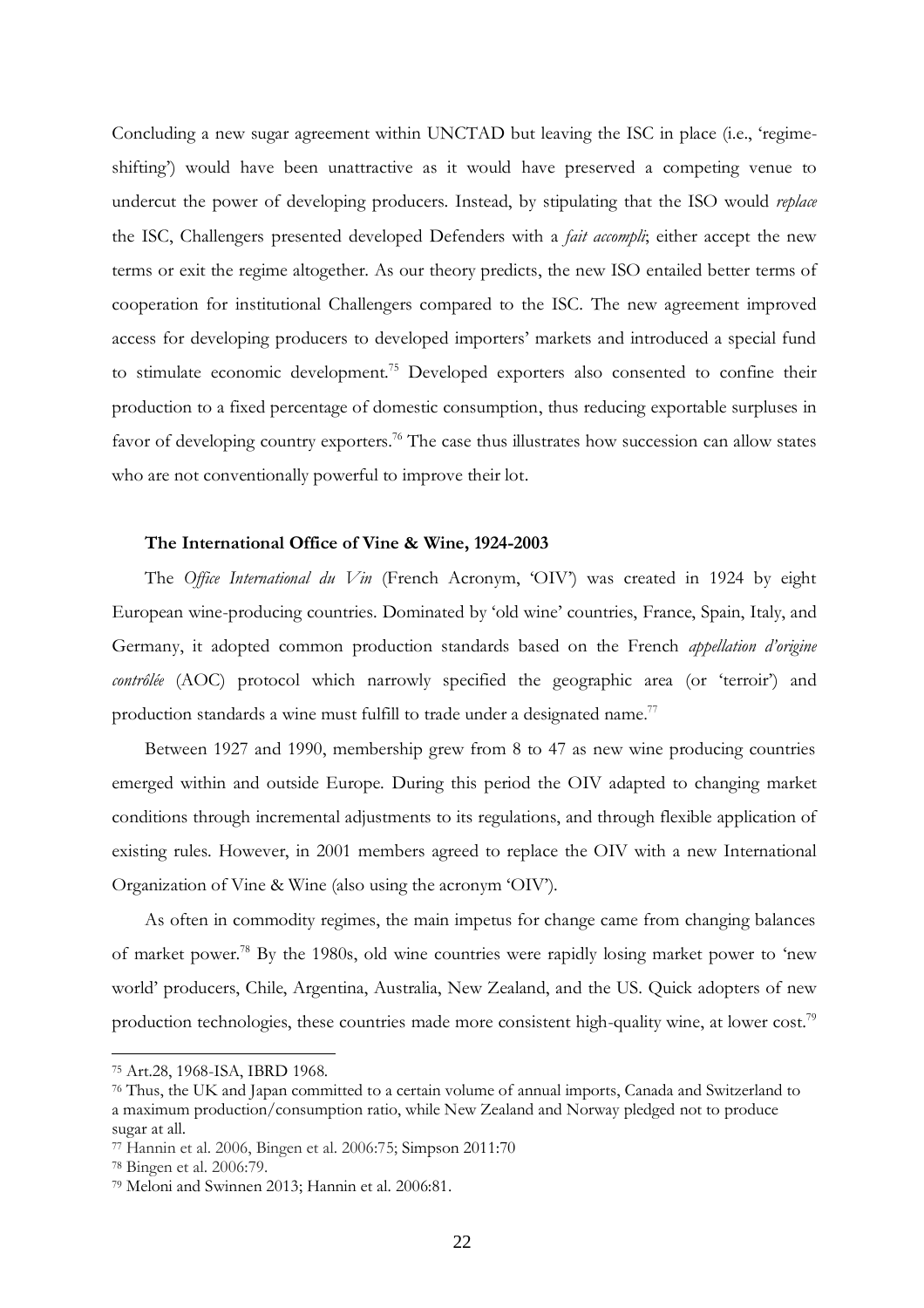Given a doubling of global wine production (from 4.8mill kiloliters/year in 1920, to 9 million/year during the 1980s), <sup>80</sup> the latter group wished to take advantage of an explosive growth in global wine trade. During the 1990s, 'new world' producers grew increasingly dissatisfied with the OIV's emphasis on traditional production methods and its insistence on 'terroir' as the basis for wine classification. They demanded reform.<sup>81</sup> Yet, since Europeans held a majority of votes in the OIV, they blocked change. High reform costs combined with low capacity for organization by new world producers—many of whom, like Australia, depended strongly on export to the European market—to ensure that *stasis* prevailed.

The eventual catalyst for change came from the Uruguay Round Final Act of 1994 which threatened to discredit core OIV standards. While the TRIPS agreement recognized geographical indications as a form of intellectual property (thus reinforcing existing AOV designations), a general onslaught on technical trade barriers meant that certain OIV regulations (e.g. the ban on using oak chips which were popular among new-world producers) and restrictions on using or mixing particular grape varieties, would not be permitted under WTO rules.<sup>82</sup> In 1997, the OIV General Assembly called for a review conference to adapt the 1924 Treaty to a WTO world.<sup>83</sup> New world producers, backed by major wine importing countries such as the UK and U.S., pushed for wide-ranging reforms which would abolish existing restrictions on production and marketing, whereas European producers sought the minimum adjustments necessary to comply with WTO rules. Yet given a combination of inflexible decision rules and widely diverging preferences, preliminary negotiations ended inconclusively.

In 1998, a group of seven 'new world' wine countries (Argentina, Australia, Canada, Chile, New Zealand, South Africa, and the U.S) adopted a new initiative, the World Wine Trade Group (WWTG) to promote "unsubsidized wine production and free export markets", mainly through lobbying the WTO (wwtg.org).<sup>84</sup> The WWTG, which accounted for  $1/3$  of global wine production and exports, was large enough to threaten to degrade the existing OIV regime but failed to reach the critical mass that would have allowed it to eclipse the OIV through succession. By contrast, old wine countries were better organized. In June 2000 France convened a conference of 36 of the OIV's 47 members to negotiate a new agreement. In April the following

<sup>80</sup> Hannin et al. 2006:79, Silverman et al. 1999.

<sup>81</sup> NW 2001, Australia, Hannin et al., 2006:78.

<sup>82</sup> Hannin et al. 2006:85; Bingen et al.?

<sup>83</sup> Resolution COMEX 2/97.

<sup>84</sup> New Zeeland 2001, Smith 2016:77.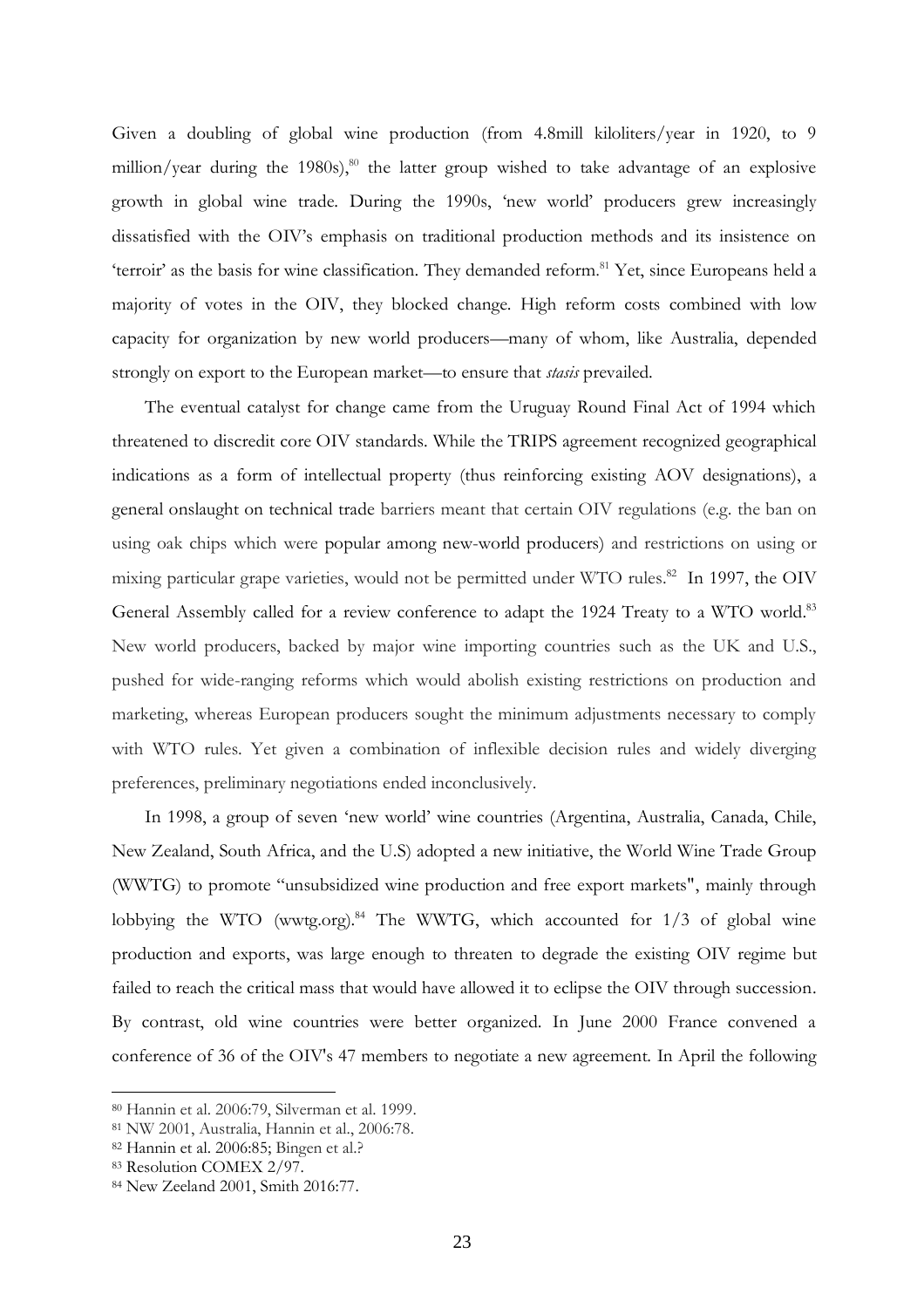year, 35 countries signed an agreement to create a new International Wine Organization to replace the incumbent. In a typical succession move, the new founding treaty made consent to terminate the 1924 OIV treaty a precondition for joining the new OIV. To reinforce tipping dynamics, the core group specified that countries failing to ratify the 2001 treaty by that treaty's entry into force would be granted only observer status.<sup>85</sup>

Designed to derail demands for more wide-ranging reforms, the 2001 OIV founding treaty introduced several changes which addressed the concerns of new world producers. <sup>86</sup> The most important of these was a shift to consensus decision-making in the General Assembly and Executive Committee where each member state was given two basic votes plus a smaller number of adjustable votes based on average production and consumption. This represented a substantial re-balancing of institutional power in favor of non-European members.<sup>87</sup> At the same time, the new organization remained protective of AOC standards, "insofar as they do not call into question international agreements relating to trade and intellectual property" (OIV Treaty 2001, Art.2.2.b.ii). The institution al compromise introduced via succession led to a gradual, but limited, redistribution of gains from cooperation. Thus 'old' Europe's share of global wine production decreased from  $>70\%$  in the early 1990s to  $<60\%$  in the 2000s, while 'new world' producers increased their share from 15 to 30%.

The 31 ratifications required for the new OIV to replace the old were soon obtained. However, institutional Defenders made only enough concessions to attract the new wine countries that, like Chile and Australia, depended on European market access. The U.S., which consumes most of the wine it produces, remained aloof along with 11 other existing members<sup>88</sup> who declined to join the new OIV possibly gambling that it would fail to gain critical mass. Many of these 'hold-outs' have since joined, but a small group have remained aloof. As testament to the incentives to reduce inconsistency costs cited in Part I, there has been a subsequent process of institutional reconciliation between these countries and OIV members. E.g., in May 2006, the U.S. and the EU signed an agreement on Trade in Wine by which "Each Party recognizes that the laws, regulations and requirements of the other Party relating to wine-making fulfil the objectives of its own laws, regulations and requirements."

<sup>85</sup> Resolution Comex 2/2002.

<sup>86</sup> New Zeeland, Dept. of Trade, 2001

<sup>87</sup> Opcit.

<sup>88</sup> Argentina, Bolivia, Brazil, Canada, Chile, Georgia, Lebanon, Netherlands, Tunisia, Turkey, UK.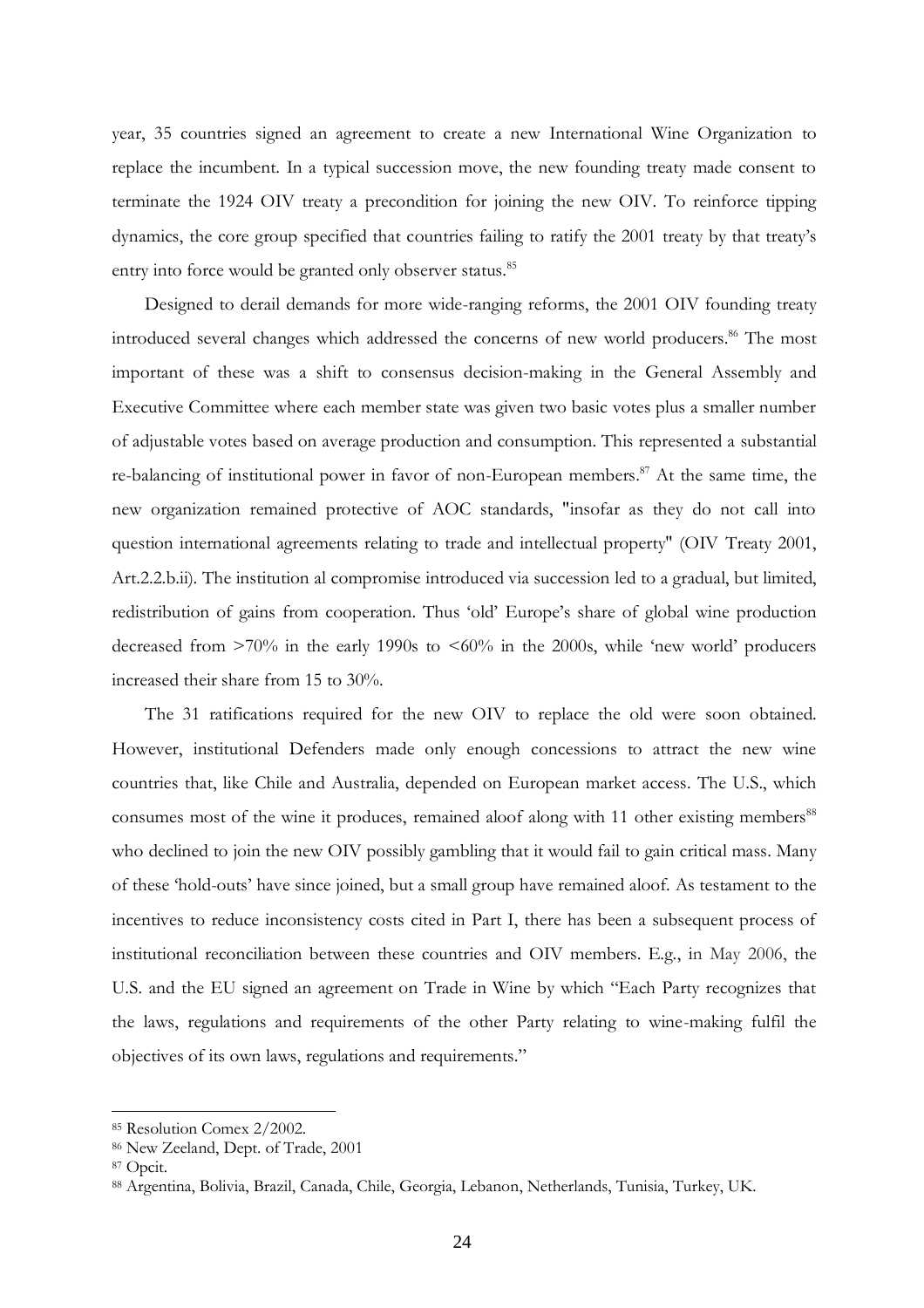#### **European Free Trade**

In 1961 the Organization for Economic Cooperation and Development (OECD) replaced the Organization for Economic Cooperation in Europe (OEEC). Essentially, this formal succession also allowed the EEC to effectively replace the OEEC as the focal institution for European trade liberalization and economic integration, resulting in a double succession; one formal; one de facto.

The OEEC was created in April 1948 with the short-term goal of administering the U.S. Marshall Plan for Europe and a longer-term goal of promoting European free trade and financial stability (OEEC Convention 1948). The organization had 18 West European founding members. The U.S. and Canada had observer status.

European founding members were divided from the outset: France, eager to promote European unification, wanted to endow the OEEC with supranational powers, while Britain, backed by the Scandinavians, viewed a supranational OEEC as "a dangerous idea".<sup>89</sup> Initially, the limited intergovernmental model favoured by London won out. Yet the regime came under pressure in 1952 as growing Cold War tensions led the US to cancel European Marshall Aid and demand immediate progress on internal trade liberalization to speed up economic and military recovery. To promote trade liberalization, France (backed by other pro-Europeanist countries) called for deeper economic integration within the OEEC, whereas Britain favoured a looser scheme anchored within NATO. A string of proposals known as the 'Stikker', 'Petsche' and 'Pela' plans were put forward by the Dutch, French, and Italians to redesign the OEEC as a single market (OEEC-293). Yet, confident that a European FTA would never succeed without the UK, London (enabled by unanimous decision-making in the OEEC) blocked all such proposals. <sup>90</sup> Thus, in a by now familiar story, high reform costs blocked process, resulting in temporary stasis.

British obstructionism soon led pro-Europeanists to shift their focus to the Schuman Plan. As Jean Monnet, observed, "the OEEC is nothing; it's only a watered-down British approach to Europe--talk, consultation, action only by unanimity. That's no way to make Europe".<sup>91</sup> Thus pro-Europeanist OEEC-members—France, Germany, Italy and the Benelux countries, aka

<sup>89</sup> OEEC-280.

<sup>90</sup> Griffith 1997.

<sup>&</sup>lt;sup>91</sup> Ouoted in Leimbruger and Schmelzer 2017.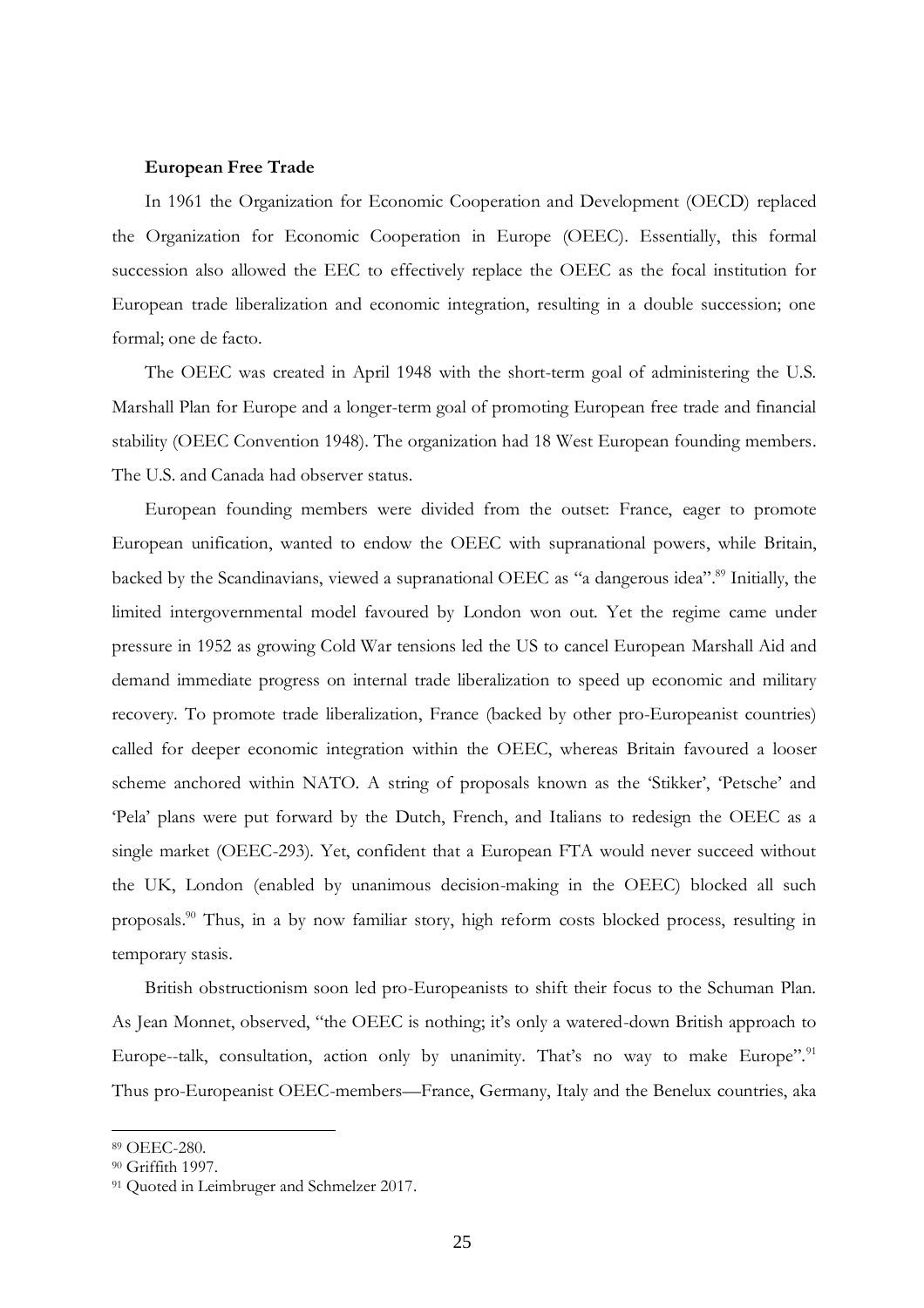'The Six'—agreed in March 1957 to establish a rival organization: the European Economic Community (EEC).

The unexpected (from London's perspective) conclusion of the Rome Treaty establishing the EEC meant that Britain now faced the threat of a discriminatory bloc in the heart of Europe.<sup>92</sup> To neutralize this threat, London made a counteroffer: the OEEC would after all be reformed to create a pan-European FTA that would unite The Six and other OEEC members and, in so doing, make superfluous the EEC (which had yet to be fully ratified). By bringing the initiative on a European FTA back within the OEEC where Britain held the rotating chair, London hoped to control the agenda, orchestrating a looser FTA in lieu of the supranational EEC (OEEC-0205).

The unsuccessful negotiations are too tedious to recount. In essence, the British offer was too little too late. After a brief spell of uncertainty caused by de Gaulle's return to power in November 1958, France reaffirmed its support for the EEC, putting an end to London's plans.<sup>93</sup> OEEC members thus faced the unwelcome prospect of discrimination within their ranks when The Six implemented their first tariff cuts on 1 January 1959.<sup>94</sup>

What happened next was a single succession in formal terms, though with *de facto* dual effect. In March 1959, non-EEC members of the OEEC ('The Seven'),<sup>95</sup> led by Britain, began negotiations of a separate European FTA (the 'EFTA') with the aim of bringing The Six back to the negotiation table to agree an inter-governmental OEEC-based, pan-European FTA (OEEC-203). Thus, both Challengers and Defenders of the incumbent (intergovernmental) OEEC engaged in institutional shifting qua competitive regime creation. This move raised the question of how to reconcile the two blocs. Besides the obvious loss of scale-economies, the division of West European countries into rival economic blocs was seen by Washington as an acute threat, both to the EEC (which the U.S. favoured for political reasons) and to U.S. commercial interests. <sup>96</sup> Thus, an alliance formed between Paris and Washington which would lead eventually to succession.

The first move was made by the U.S. In 1960 Washington proposed turning the OEEC into an Atlantic organization with the U.S. and Canada as full members and also including Australia

<sup>92</sup> Griffith 1997:236.

<sup>93</sup> Ellison 2000:198; Griffith 1997:239

<sup>94</sup> Griffith 1997:239.

<sup>95 &#</sup>x27;The rest' except Turkey, Iceland, Greece, Ireland, Trieste.

<sup>96</sup> Leimbruger and Smelzer 2017:34; Griffith 1997:324.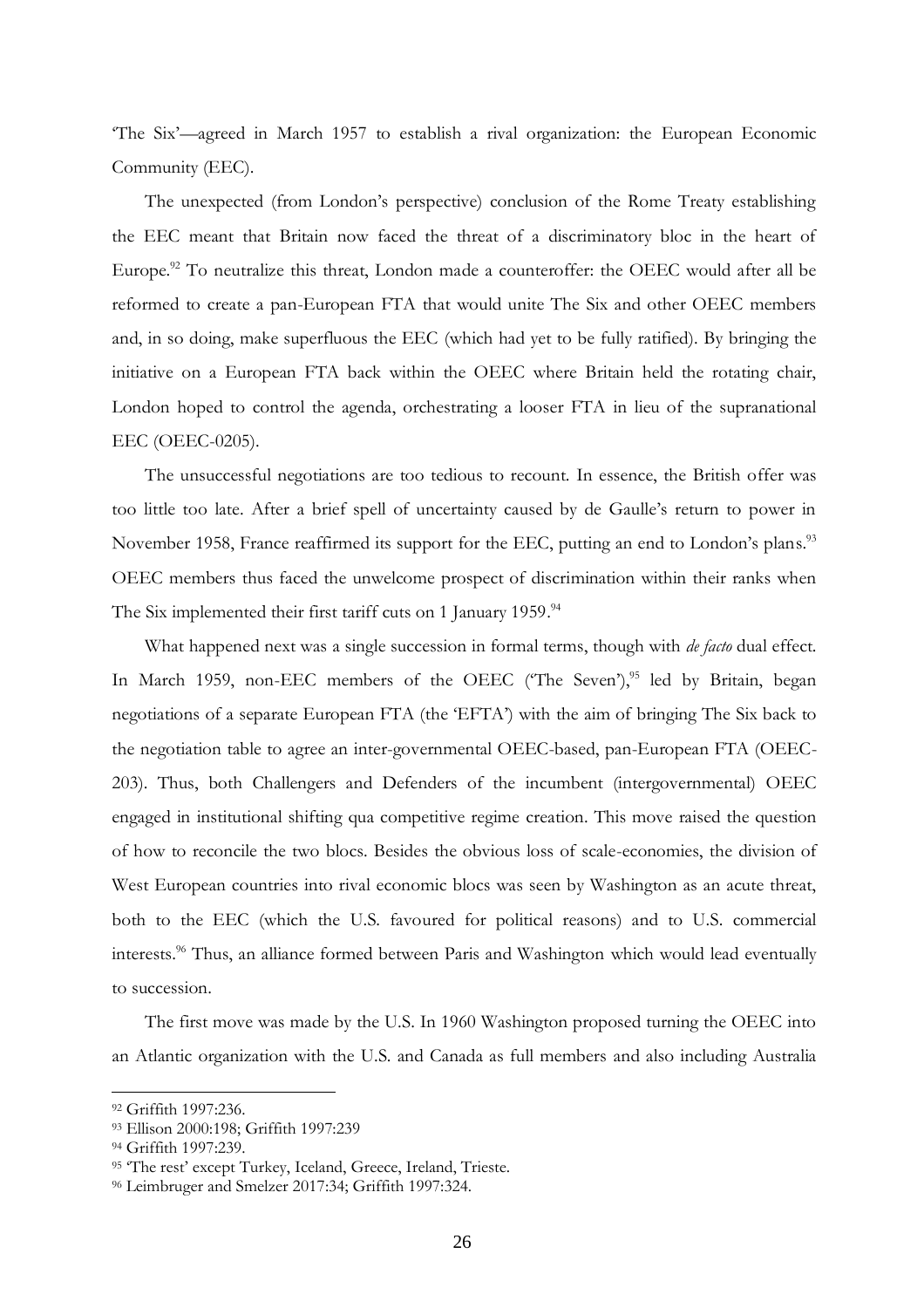and Japan. <sup>97</sup> Instead of a narrow focus on European trade-liberalization, a reformed OEEC would promote *global* trade and coordinate trans-Atlantic policy vis-a-vis LDCs, leaving the EEC in charge of European economic liberalization. By contrast, Britain insisted on a retaining the OEEC's existing membership and trade competencies, thus preserving a basis for a looser pan-European FTA as an alternative to the EEC. To win the battle, the U.S., Canada, and France (acting as a core group) proposed replacing the OEEC with a new organization: the OECD. Whereas reform of the OEEC would require unanimous consent, succession meant that all existing OEEC rules and acts would automatically expire and only those functions unanimously agreed upon would become part of the new organization. Instead of persuaded all existing OEEC members of the benefits of stripping the OEEC of its existing European trade competencies, a new OECD could start from a narrower basis.<sup>98</sup> OEEC Deputy General Secretary, John Cahan, summed up the logic: "The brand-new Convention would, of course, have...the advantage of enabling us to get rid of certain activities...which are not strongly supported by the majority of Delegations, but which cannot now be abolished, expect by unanimous vote–this never being possible" (OEEC-0240-JFC/3280. also -FC/3235, -RS-2765).

With no hope of achieving a pan-European FTA to outflank the EEC, Britain consented in December 1960 to dissolve the OEEC and replace it with the OECD. Thereby it also effectively accepted that the EEC would replace the OEEC as the focal institution for European trade liberalization. A decade later Britain would join a flourishing EEC leaving a marginalized EFTA to be increasingly harmonized and integrated within the expanding Community of the Six.

## **Further Case Illustrations**

Before concluding, we briefly consider two additional cases, which we compare and contrast with the case-studies above. The first is the well-known transition from the GATT to the WTO. According to our model, the Uruguay Round, which created the WTO as successor to the GATT, is a synthesis of several types of institutional change depending on the issue at stake. With respect to intellectual property, foreign direct investment, and agriculture, the change took the form of regime-shifting initiated by developed countries. With respect to trade, however, the GATT/WTO transition was a case of succession, in which the quad countries overcame

<sup>97</sup> FO 371/134422, 9 Jan. 1960, FO 371/134422(M 551/7), letter to Sir Paul Gore-Booth, 4 Jan. 1960. <sup>98</sup> Griffith 1997:246.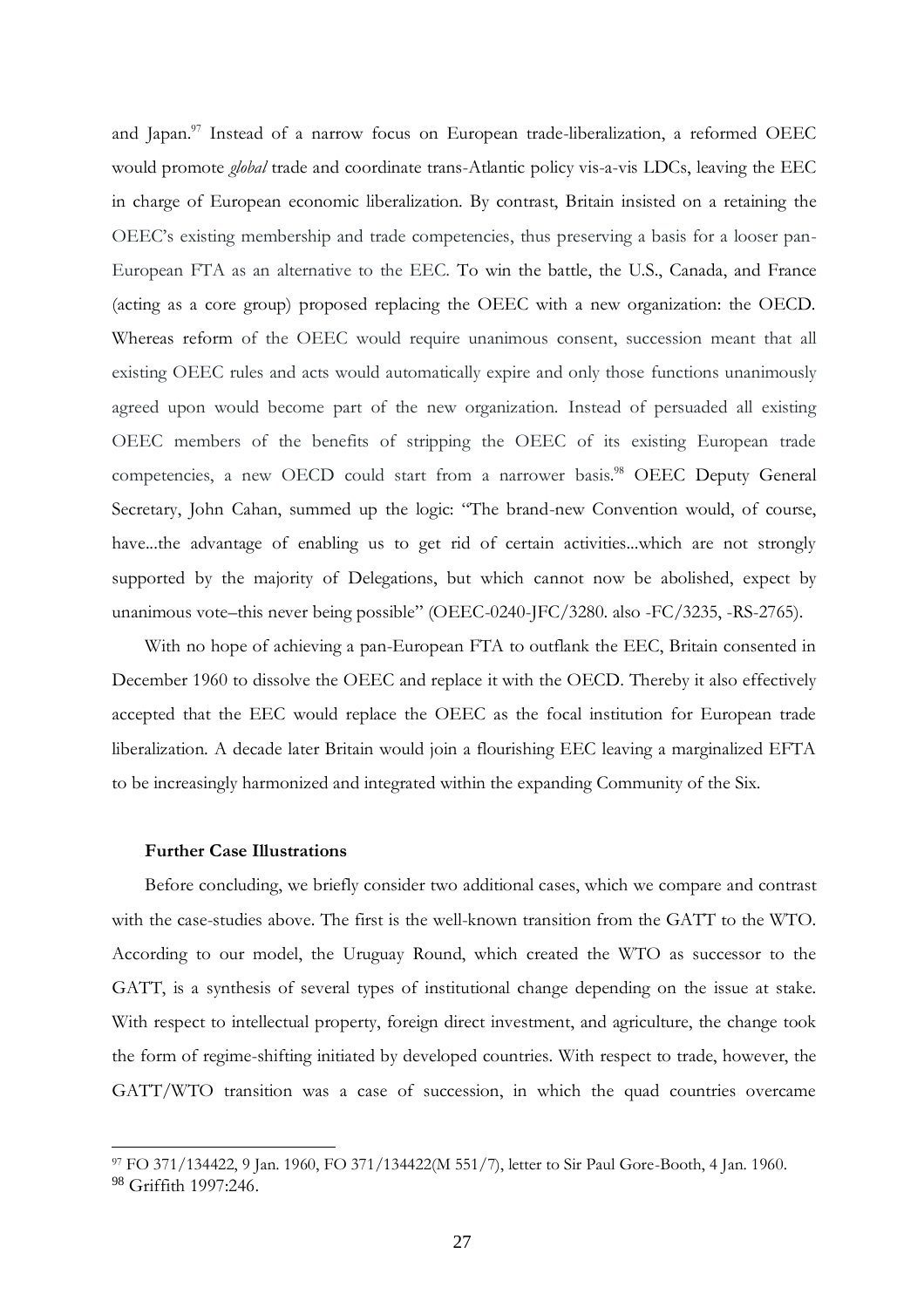deadlock over negotiations through staging a succession. Powerless to reform the GATT's dispute settlement mechanism, they engineered a replacement: the WTO. Enough carrots were offered to less-developed countries for them to individually break ranks and join the WTO. With respect to non-trade related issues, these were subsequently wrenched out of their 'regimes of origin'---all of which UN-based and thus controlled by developing countries---and collected in the new WTO whose agenda developed countries controlled. The issues in question and their respective 'organizations of origin' were copyrights (UNESCO), intellectual property (WIPO), competition and foreign investment (UNCTAD), and food standards (FAO). The WTO became the de facto, if not the de jure, successor to these organizations in respect to the issues in question. Although no legal transfer of mandates took place, the formation of the WTO redrew the formal boundaries between theirs and the WTO's mandate.

In contrast to all the cases reviewed so far, the Nuclear Non-proliferation Treaty (NPT) and its implementing organ, the IAEA, provide an example of a regime that has been 'static' since its creation in 1970. To be sure, limited reforms have been instituted to strengthen monitoring and safety standards, and informal agreements have been struck to allow nuclear-weapon states to bypass consensus decision-making in regard to export controls (e.g., the Nuclear Suppliers Group and the Missile Technology Control Regime). However, the regime as such has undergone no major reform, nor have any direct rivals or successors been created.<sup>99</sup>

The NPT treaty which became effective in 1970 commits the official five Nuclear Weapons State (NWS) to refrain from transferring nuclear weapons or related technology to the 186 non-Nuclear Weapons States (NNWS) members of the regime (NPT Article 1). NNWSs in turn agree not to acquire nuclear weapons in exchange for access to peaceful nuclear technology, subject to safeguard measures applied by IAEA. NWS further agreed to "pursue negotiations in good faith" toward nuclear disarmament (Article 6).

Over time, and especially in the wake of the end of the Cold War, NNWS have expressed growing discontent with NWS' lack of progress on nuclear disarmament. They have demanded, *inter alia*, wider access to civilian nuclear technology and progress on disarmament through the conclusion of a Comprehensive Test Ban Treaty and a Fissile Materials Cut-Off Treaty.<sup>100</sup> Yet,

<sup>99</sup> The 2017 treaty banning nuclear weapons is not a direct rival to the NPT as it does not govern nuclear safety and fails to include any nuclear weapon state (but see FCO 2019, 396-7 for a negative assessment of its impact on NPT compliance). Limited regime-shifting has occurred through means such as UNSC Resolution 1540 on preventing acquisition of WMD by non-state actors.

<sup>100</sup> Grotto 2010, HOL 2019.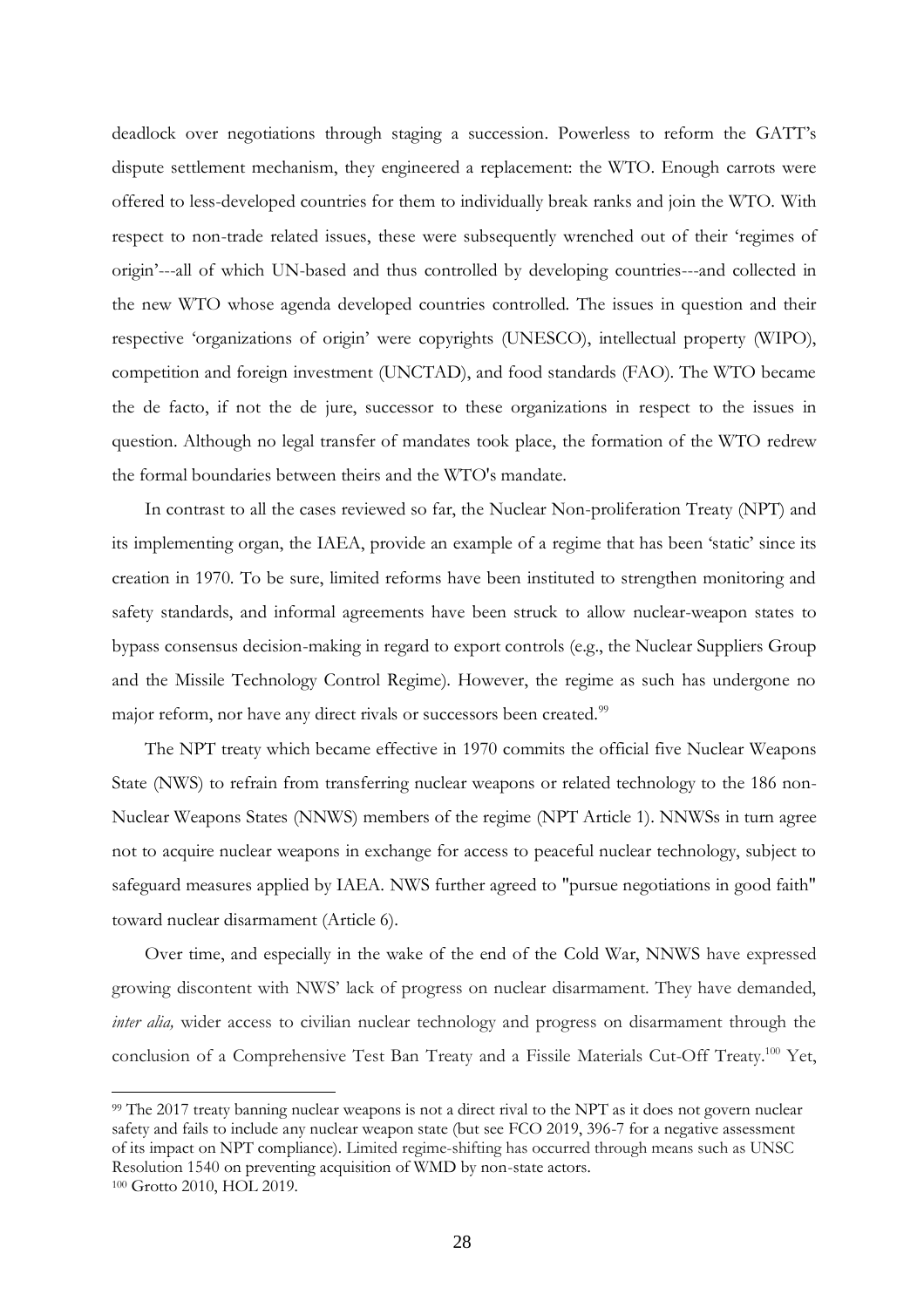despite growing calls for reform, change has been limited. The 1995 NPT Review Conference extended the treaty indefinitely. Subsequent calls for reform have elicited only limited gestures.<sup>101</sup> In protest, many NNWS have chosen to withholding cooperation on so-called 'NPT-Plus measures' introduced to strengthen the NPT Safeguard regime in an effort to pressure top dogs to concede more ground.<sup>102</sup> Nevertheless, institutional change has remained limited as NWS have preferred to tolerate an element of 'footdragging' by NNWS over granting reform.

Institutional stasis in this case is easily explained by weak initiative on the part of NNWS. Despite growing discontent with the NPT regime, dependence of many NNWS states on access to peaceful nuclear technology leaves them few options for institutional shifting, nor do they have any basis for organizing a successor organization. The cost of reform is high on account of the complex voting rules requiring the consent of all five NWS and all current members off the IAEA Council. The prediction is therefore stasis. This prediction is validated by the history of the NPT which provides a textbook example of how growing discontent in the absence of opportunities for shifting or succession may produce stasis despite growing discontent and frequent exogenous shocks.

## **Conclusion**

Institutional succession is a recurrent feature of international cooperation. Nevertheless, it has attracted limited scholarly attention, being either overlooked as an empirical phenomenon or subsumed under other forms of institutional change, such as reform or competitive regime creation.

Given growing dissatisfaction by a subset of members of an IO in the wake of an exogenous shock, we ask; what paths of institutional change are states likely to pursue. Drawing from extant literature, our list of possibilities includes reform and institutional shifting in the form of either regime-shifting or competitive regime creation. To this list we add succession.

<sup>101</sup> Squassoni and Behrens 2005. The 2000 NPT Review Conference agreed to "13 Practical Steps" towards meeting Article 6 commitments on disarmament. These included early entry-into-force of the CTBT; creating a subsidiary body of the CD to address nuclear disarmament and beginning negotiation of an FMCT. However, the Bush Administration in 2001 introduced policies that renounced several of these steps.

<sup>102</sup> A decade after the Additional Protocol was agreed, only 50 states had signed the Protocol [https://www.iaea.org/topics/safeguards-agreements.](https://www.iaea.org/topics/safeguards-agreements) As of 2020, 136 have done so.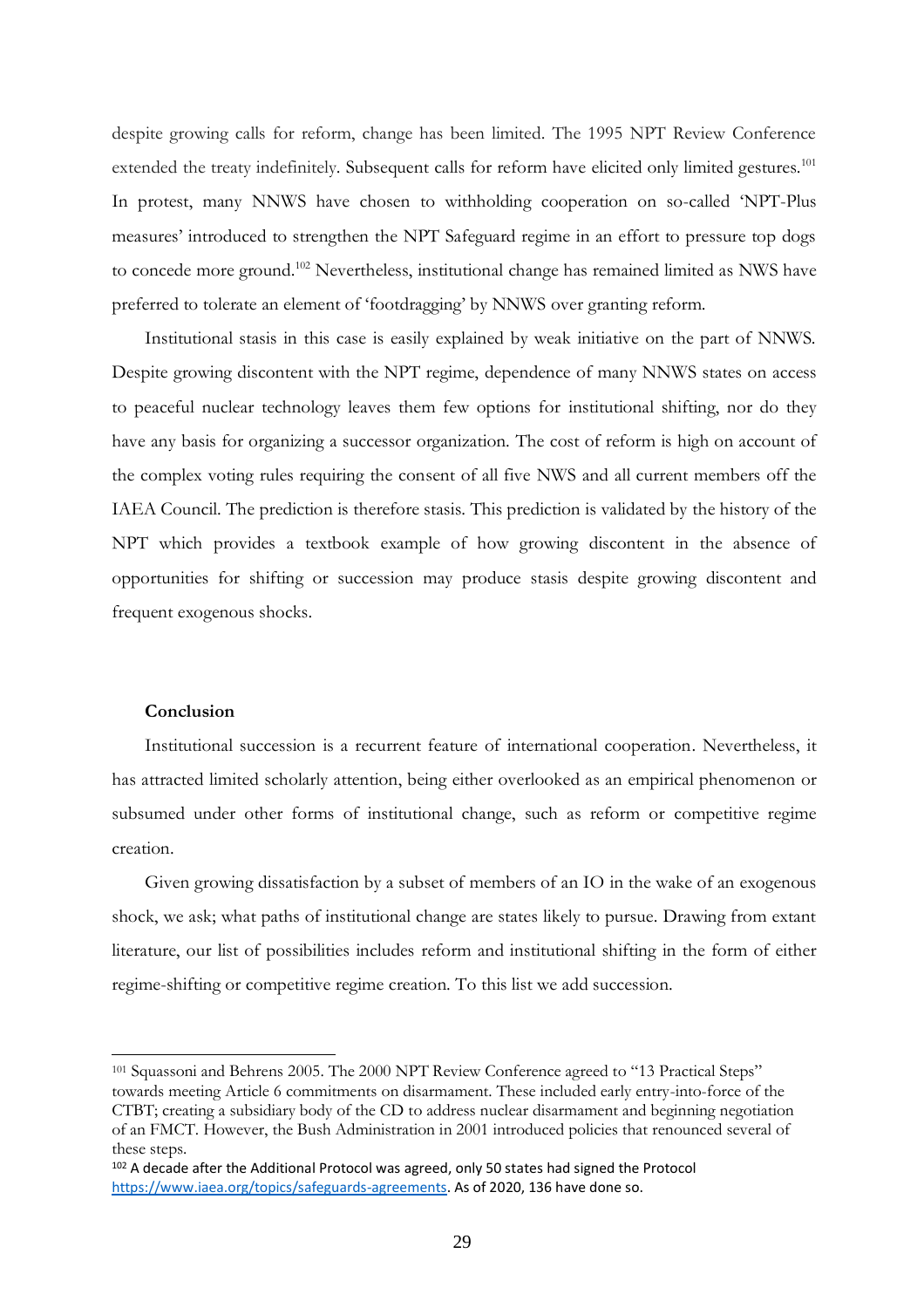Succession differs from other mechanisms of non-incremental institutional change in important ways. First, whereas reform involves negotiations between established coalitions and are thus vulnerable to blackmail by veto players, succession allows governments to bypass veto players by moving negotiations out of the collective format of an established IO to an informal setting, where decisions are individual. This superiority is, however, offset by a weakness; the inability to exploit the network effects and scale economies (assuming any) that pertain to large groups, making succession akin to a tipping game, in which everyone sticks to the old organization or joins the new one. Unlike reform, succession may not be able to reach a scale that makes it efficient.

Second, unlike regime-shifting and rival regime creation, succession does not trigger a proliferation of rival institutions or practices but clearly wraps up an existing institution before unfolding a new one. In so doing a successor draws all willing participants to it.

Our model accounted for key historical changes in three international institutions governing wine, sugar and intra-European trade.

Our theoretical analysis offers two main contributions to existing literature on international cooperation. First, it explains why states sometimes resort to the costly strategy of replacing existing institutions. Based on the premise that institutions are easier to maintain than to create institutionalist scholarship has traditionally assumed that states are willing to tolerate suboptimal institutions or, if necessary, prefer to repair them through reform –treating institutional creation as a last resort.<sup>103</sup> Our model suggests otherwise: new institutions are sometimes easier to create than old institutions are to reform.

Second, our analysis explains mechanisms of institutional change other than reform, regimeshifting and succession. By bringing attention to an understudied empirical phenomenon, and by anchoring our model within existing literature on contested multilateralism, we hope to have opened new avenues for research on alternative mechanisms of institutional change. A logical next step in this research agenda would be to further test and refine the model through application to a wider set of cases including both institutional stasis, reform, rival regime creation and succession

<sup>103</sup> E.g., Keohane 1984, Stein 1990, Pierson 2002; Jupille et al. 2013.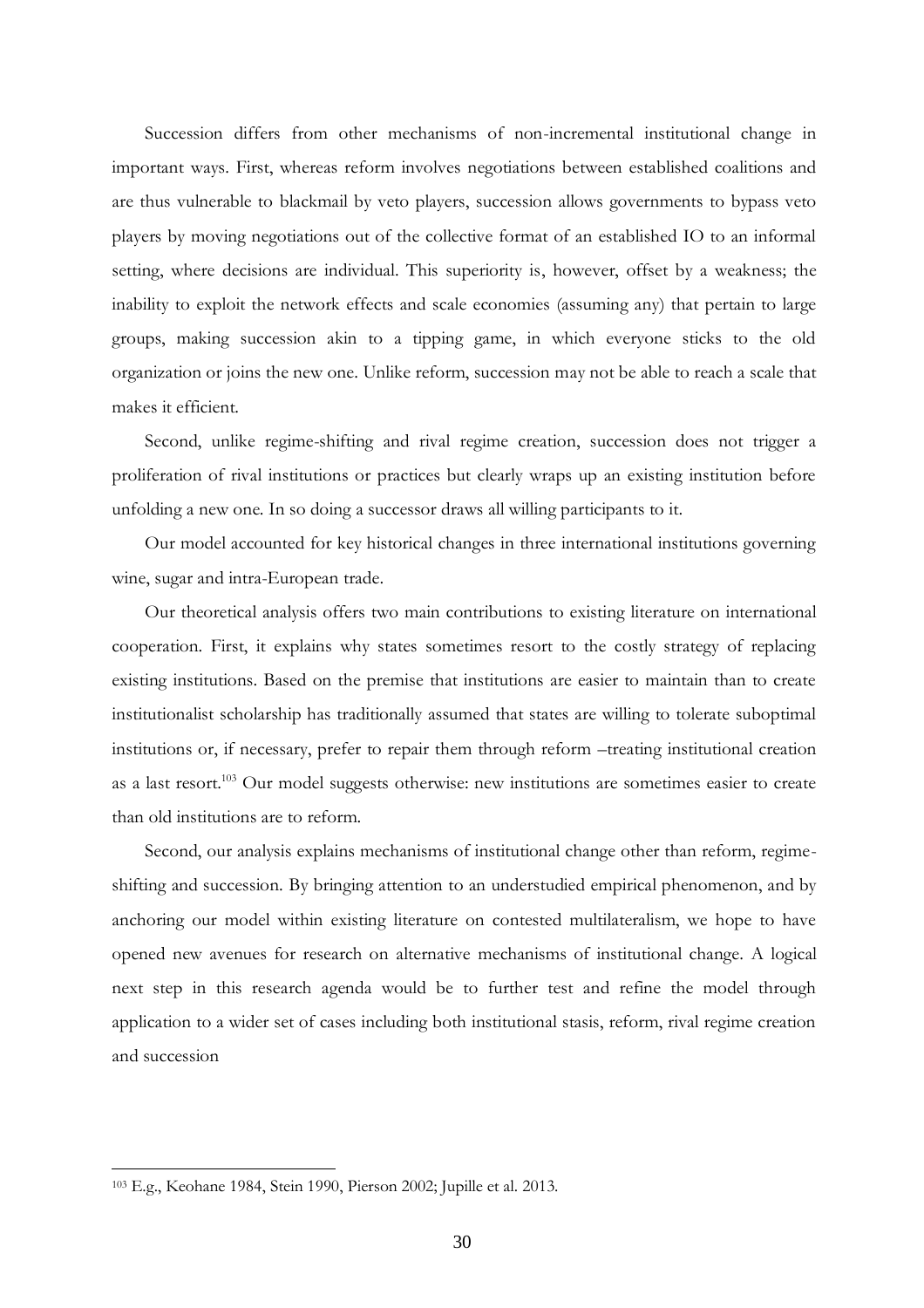#### **References**

- Alter and Meunier 2009
- Barnard and Simon 1947
- Barnett and Finnemore. 2001.
- Benvinisti and Downs 2007.
- Busch, Marc. 2007. Overlapping institutions, forum shopping, and dispute settlement in international trade. *International Organization* 61(4):735-62.
- Colgan, Jeff D., Robert O. Keohane, and Thijs van de Graaf. 2012. Punctuated equilibrium in the energy regime complex. *Review of International Organizations* 7:117–143.
- Cottrell, Patrick. 2009. Legitimacy and Institutional Replacement: The Convention on Certain Conventional Weapons and the Emergence of the Mine Ban Treaty. *International Organization* 63:217-48.
- Cottrell, Patrick. 2014.
- Eilstrup-Sangiovanni, M. 2018
- Ellison, James. 2000. The Demise of the Free Trade Area, June-December 1958. In *Threatening Europe* (London: Palgrave Macmillan), 198-220.
- Faude, Benjamin and Michel Parizek. 2019. 'Contested Multilateralism' as Credible Signalling: How Strategic Inconsistency Can Induce Cooperation among States. Paper presented at workshop on 'Institutional Complexity: Causes and Consequences', EUI, May 2019.
- Fioretos, Orfeo, 2017
- [Frowein, J.A. 1998. Are there Limits to the Amendment Procedures in Treaties Constituting](https://opil.ouplaw.com/view/10.1093/law:epil/9780199231690/law-9780199231690-e1483)  [International Organizations?', in G Hafner \(ed\),](https://opil.ouplaw.com/view/10.1093/law:epil/9780199231690/law-9780199231690-e1483) *Liber Amicorum: Professor Ignaz Seidl-[Hohenveldern in Honour of His 80th Birthday](https://opil.ouplaw.com/view/10.1093/law:epil/9780199231690/law-9780199231690-e1483)*.
- Gerring, John. 2004. What is a Case Study and What is it Good For? *American Political Science Review* 98(2):341-354.
- Griffiths, Richard. 1997. An Act of Creative Leadership: The End of the OEEC and the Birth of the OECD. In *Explorations in OEEC History* (Paris: OECD), 235–240.
- Gruber, Llyod, 2000. *Ruling the World: Power Politics and the Rise of Supranational Institutions.*  Princeton, NJ: Princeton University Press.
- Hannin H., J.M Codron, S. Thoyer. 2006. The International Office of Vine and Wine and the WTO. In J.Bingen and L. Bush, Eds. *Agricultural Standards* (NL: Springer), 73-92
- Helfer, Laurence. 2004/5. Regime shifting: The TRIPs agreement and dynamics of international intellectual property lawmaking. *The Yale Journal of International Law* 29:1-58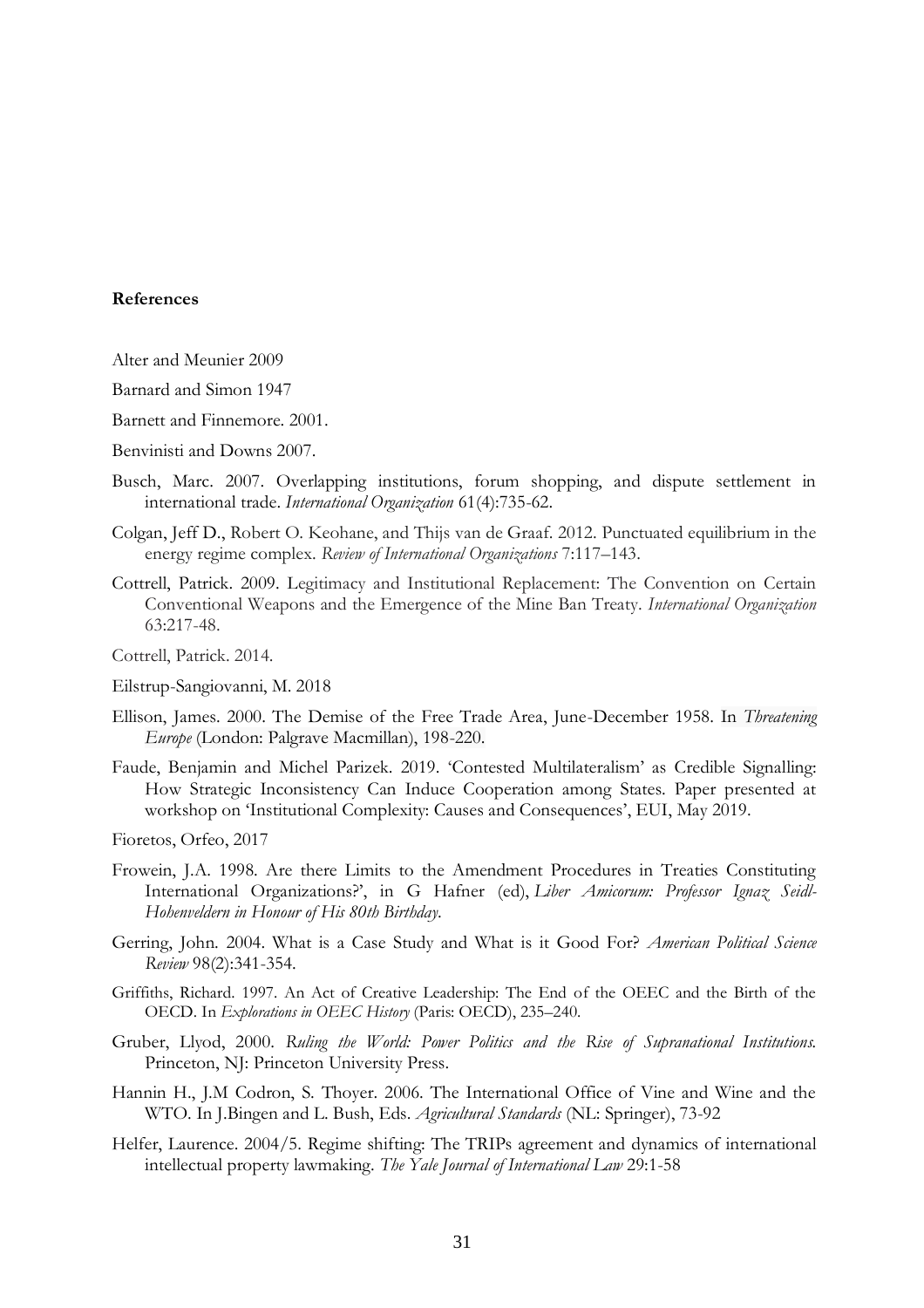- International Bank for Reconstruction & Development. 1968. Economics Department, Working Paper 70o.31, Sugar Development, Washington DC, 20161. 9 Dec.1968. Prepared by Gertrued Lovasy.
- http://documents.worldbank.org/curated/pt/941771468739191316/text/multi0page.txt
- Jupille, J., Walter Mattli and Duncan Snidal. 2013. *Institutional choice and global commerce*. New York: Cambridge University Press.
- Keohane, Robert O. 1984. *After Hegemony*: *Cooperation and Discord in the World Political economy.*  Princeton: Princeton University Press.
- King, Gary, and Langche Zeng. 2001. Explaining Rare Events in International Relations. *International Organization* 55(3):693–715.

Klabbers 2002

Knight 1921.

Koremenos 2001.

- Koremenos, Barbara. 2002. Can Cooperation Survive Changes in Bargaining Power? The Case of Coffee. *The Journal of Legal Studies* 31.
- Leimgruber, M. and M. Schmelzer, Eds. 2017. *The OECD and the International Political Economy Since 1948*, DOI 10.1007/978-3-319-60243-1\_2
- Lipscy, Phillip Y. 2015. Explaining Institutional Change: Policy Areas, Outside Options, and the Bretton Woods Institutions. *American Journal of Political Science* 59(2):341–356
- Lipscy, Phillip Y. 2017. *Renegotiating the world order: Institutional change in international relations.* New York: Cambridge University Press.
- Mahler, V. 1984. The Political Economy of North-South Commodity bargaining: The case of the International Sugar Agreement. *International Organization* 38(4):709-731.

March and Olson 1998.

- Meloni, Giulia and Johan Swinnen. 2013. The Political Economy of European Wine Regulations. *Journal of Wine Economics* 8(3):244—284.
- Meyer, Timothy. 2010. Power, Exit Costs, and Renegotiation in International Law. *Harvard International Law Journal* 51(2).
- Morse, Julia, and Robert O. Keohane. 2014. Contested Multilateralism. *Review of International Organization* 9(4): 385-412.

Moynagh, Michael. 1977. The Negotiation of the Commonwealth Sugar Agreement, 1949– 51. *Journal of Commonwealth and Comparative Political Studies* 15(6):!70–90.

- Myers, Patrick. 1993. *Succession between International Organizations*. NY: Kegan Paul International.
- New Zeeland Government. 2001. International Treaty Examination of the Agreement Establishing the International Organization of Vine and Wine: National Interest Analysis. Report of the Foreign Affairs, Defense and Trade Committee, 2001/3.

North, Douglass. 1990. *The New Institutional Economics and Development.*

Panke and Peterson 2012.

Pierson, Paul. 2000.

\_\_\_\_\_.2004

Pratt, Tyler, 2017, 2019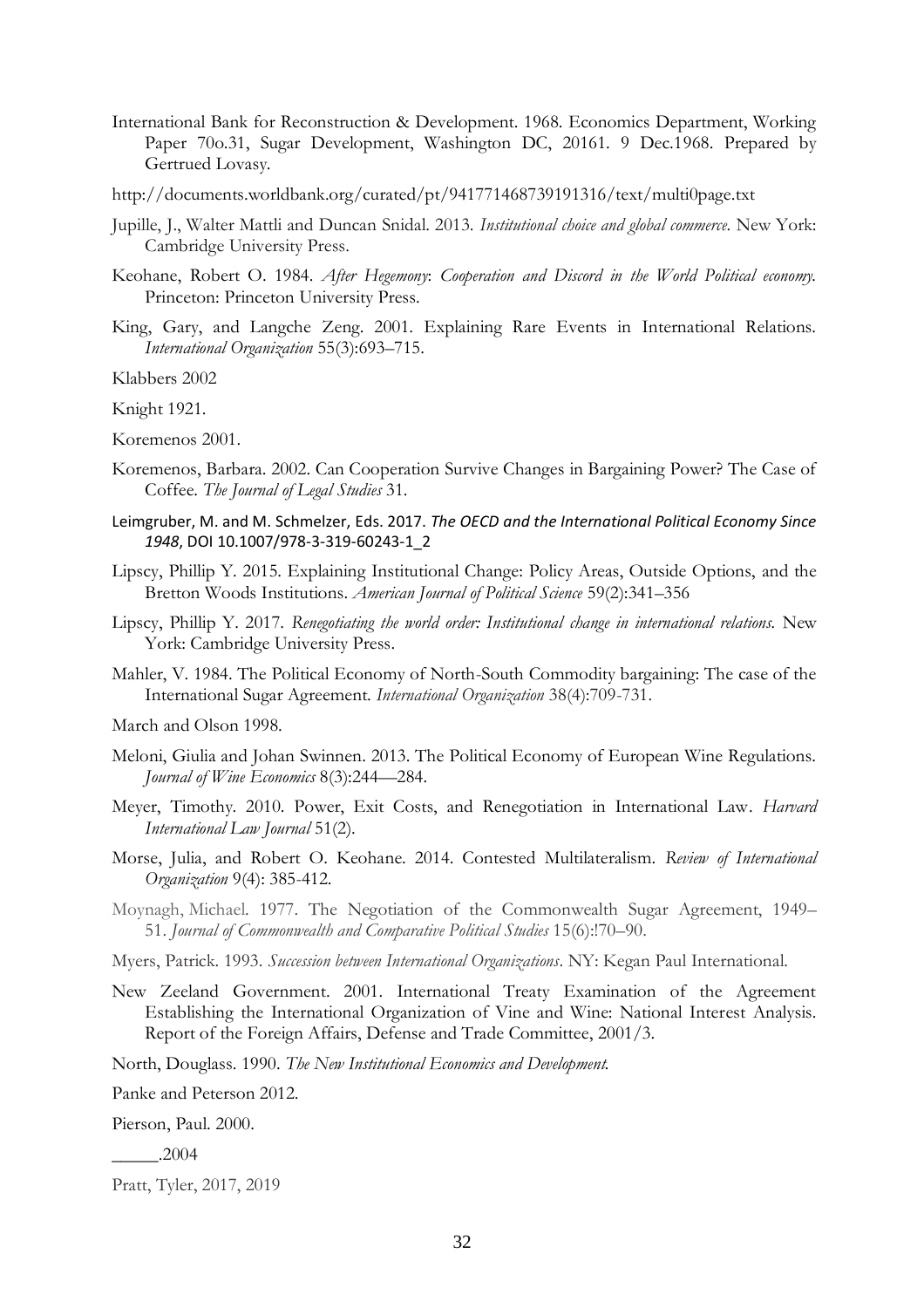Rosendorf and Milner 2001;

Schermers, H.G., and Niels M. Blokker. 2003. *International Institutional Law*. 4th ed. Leiden, NL: Martinus Nijhoff.

Shepsle and Weingast 1987.

Silverman, R., S. Baack, F. Sorlien. 1999. *Competition in the Global Wine Industry: A U.S. Perspective*. Simpson James. 2009. Old World versus New World: the origins of organizational diversity in the international wine industry, 1850-1914. IFCS, Working Papers in Economic History, WH-09-01.

Stein, Arthur. 1990.

Steinberg, Richard. 2002. "In the shadow or law or power? Consensus-based bargaining and outcomes in the GATT/WTO." *International Organization* 56(2):339-374

Stinchcombe 1965

Urpelainen, Johannes and Thijs Van de Graaf. 2014. Your place or mine? Institutional capture and the creation of overlapping international institutions. *British Journal of Political Science* 45:799-827.

Vabulas and Snidal 2013; 2016. 2017;

Voeten 2001

- Yee, Sienho. 2000. The Time Limit for the Ratification of Proposed Amendments to the Constitutions of International Organizations. In J.A. Frowein and R. Wolfrum (eds.), *Max Planck Yearbook of United Nations Law* (NL: Kluwer Law International), pp.185–[213.](https://opil.ouplaw.com/view/10.1093/law:epil/9780199231690/law-9780199231690-e1483)
- Verdier, Daniel. 2019. Bargaining Strategies for Regime Complex Games. Paper presented at workshop on 'Institutional Complexity: Causes and Consequences', EUI, May 2019.
- Viton, Albert. 2004. The international Sugar agreements: Promise and Reality. Purdue University Press.
- Wessels, Ramses. 2011. Dissolution and Succession. In R.A. Wessels, Jan Klabbers and Åsa Wallendah. *Research handbook on the law of international organizations.* UK: Cambridge University Press, pp. 320-333.

#### Treaties, Government Papers and Diplomatic Cables

International Agreement regarding the Regulation of Production and Marketing of Sugar, and Protocol*,* London, 6 May 1937.

International Sugar Agreement of 1958 (London, 1 December 1958).

International Sugar Agreement of 1968 (NYC, 3 December 1968).

Foreign Relations of the United States: Diplomatic Papers, 1944, General: Economic and Social Matters, Vol. II: Telegrams:

-561.35E1A/1424: *Telegram from Winant to Secretary of State*, London Jan 15, 1944.

-561.35E1A/1424: *Telegram from Secretary of State to the Ambassador in the UK* (*Winant*). Washington, March 25, 1944.

-561.35E1A/1444: Telegram: *Ambassador in the UK* (*Winant*) *to the Secretary of State,* London, June 13, 1944.